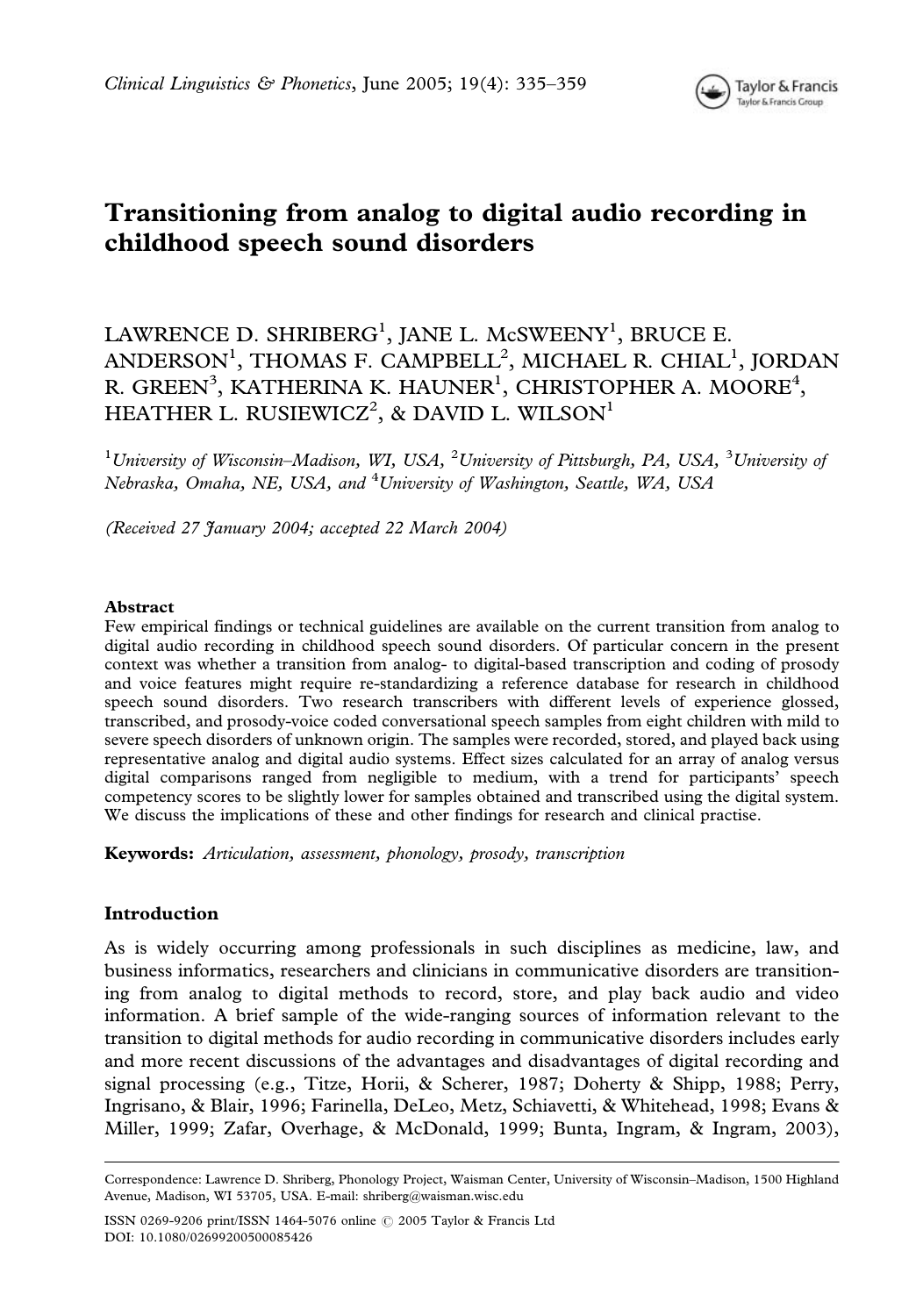database storage and access issues (e.g., Bamattre, 1995; Long, 1999; Beukelman, 2000; Bunta et al., 2003; MacWhinney, 2005), and training suggestions for digitally based phonetic transcription and other acoustic-perceptual tasks (Wolfe, Martin, Borton, & Youngblood, 2003). Except for the useful tutorial by Bunta, Ingram, and Ingram (2003) as well as the more general guidelines in Plichta (2002) and Ladefoged (2003), a literature review yielded few sources specifically focused on the topic of interest—the assembly of digital systems for glossing, phonetic transcription, and prosody-voice coding of samples from children with speech sound disorders. The following sections discuss two types of information needed by researchers and clinicians transitioning to digital audio systems for these purposes.

## Psychometric issues associated with digital audio systems

A primary need in transitioning from analog to digital audio media is for a quantitative comparison of findings obtained with digital systems to extant archival data obtained with analog systems. As in most other areas of communicative disorders, the reference standards that continue to be used to describe and classify typical and atypical speech acquisition were obtained using analog recording and playback media. The reliability and validity of these audio-recorded data were assessed in a number of early methodological studies comparing transcription and scoring of live speech to that of recorded samples (see reviews in Shriberg & Lof, 1991; Shriberg & Kent, 2003). Findings from these studies generally supported the validity and reliability of transcription from audio-taped recordings. Surprisingly, however, there is no body of clinical-research studies that has compared transcription from earlier reel-to-reel recorders with transcription from later and current generations of audiocassette recorders. Notwithstanding certain attractive efficiency features of some of the more widely used (but lower-end) audiocassette recorders, technical limitations in characteristics such as bandwidth, signal-to-noise ratio, and dynamic range have yielded recordings of generally poorer quality than those produced with an earlier generation of higher-end reel-to-reel recorders.

## Configuring a digital audio system for speech sampling

A second and related need on this topic in the laboratory and clinic is for guidance in selecting the appropriate format and specific hardware and software to configure a digital audio system to record, store, and play back speech samples. During the period when dedicated analog devices were the only available choice for audio recording, purchasing decisions were primarily based on the answers to three questions: which type, brand, and model of reel-to-reel or audiocassette recorder is technically appropriate and financially feasible for the intended speech sampling tasks (e.g., sound quality, portability, reliability, ease of use, purchase price, maintenance costs)? Which microphone best meets the technical and substantive requirements of one or more speech sampling tasks (e.g., sensitivity, frequency response, directionality, signal-to-noise ratio)? Which type of audio tape is most suitable for recording and storage needs (e.g., frequency response and bias, resistance to stretching, playing time)? For playback purposes, the primary consideration was to choose a device, including matched earphones and/or loudspeaker(s), that was technically adequate and efficient for the repeated playbacks needed for auditoryperceptual tasks (e.g., glossing, transcribing, scoring real and nonsense words, scoring diadochokinetic speech tasks, rating intelligibility, coding prosody-voice features).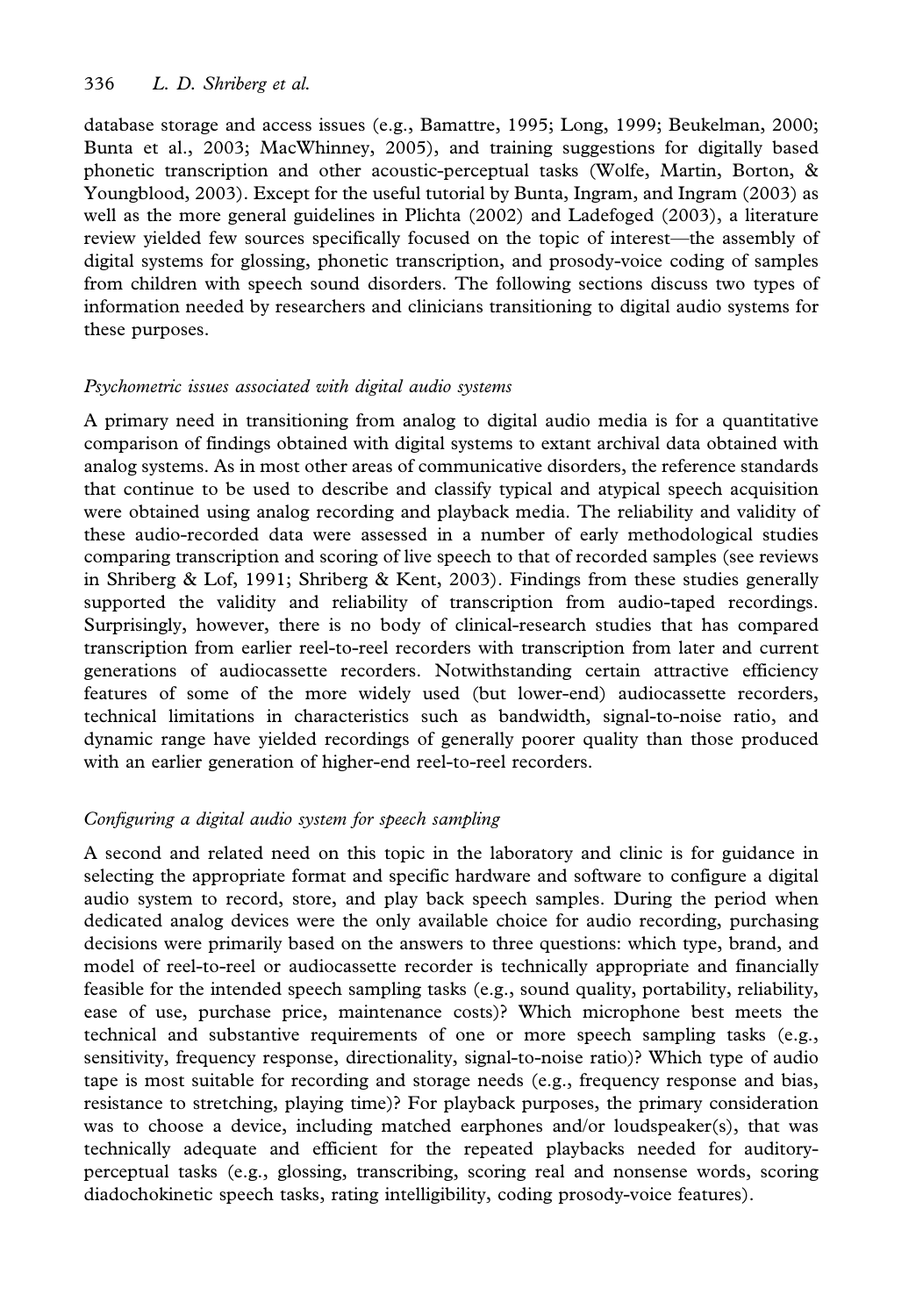In contrast to analog technology, contemporary digital formats for audio speech sampling include a large array of recording-storage-playback options, generally based on recording and/or storage medium needs (e.g., digital audio tape [DAT], compact discs [CD], minidiscs [MD], digital versatile discs [DVD]). Selecting, purchasing, assembling, and maintaining the several components of a digital audio system, particularly as they interface with desktop or notebook computers, are typically guided by consultation with experienced colleagues or local audio vendors. Such sources of guidance may not always be effective for persons responsible for one or multiple digital systems for use in academic, research, or clinical settings. Colleagues may not be acquainted with the range of available technical and vendor options; technical consultants or vendors may not be acquainted with the requirements and specific constraints associated with recording, glossing, and transcribing the speech of young children with speech sound disorders.

## Statement of the problem

The present report describes an analog-to-digital transition experience in a clinical-research context. The general need was to configure multiple, laptop-based playback stations for use by research transcribers to reduce auditory-perceptual data from the digital recordings of assessment protocols administered to typical and atypical speakers across the life span. The primary focus of the present study was on conversational speech sampling from young children with moderate to severe speech disorders. However, the system was also intended to be used for other assessment tasks, such as citation-form articulation tests, word-phrase and sentence-length imitation tasks, and intelligibility assessment. The research design addressed the following question: do data obtained using a representative digital audio system differ significantly from data obtained using a representative analog audio system? As indicated in the discussion above, the primary concern was whether a transition from analog- to digitally-based transcription and prosody-voice coding would require restandardizing a reference database.

## Method

#### Participants

Eight conversational speech samples were selected from a set of 35 samples from children whose speech had been assessed at the Children's Hospital of Pittsburgh. These speakers, each of whom was referred by a certified speech-language pathologist as having a speech production disorder, were participants in an ongoing collaborative study of physiological correlates of child speech sound disorders. Table I includes descriptive information for the eight participants with speech delay whose conversational speech samples were glossed, transcribed, and prosody-voice coded for the present study.

As shown in Table I, the eight speakers ranged in age from 3 years, 2 months to 4 years, 6 months (mean age: 4 years, 2 months). This average age is comparable to the mean age of 4 years, 3 months reported in a study profiling several hundred children with speech delay referred to a local university speech clinic (Shriberg & Kwiatkowski, 1994). Seven of the eight (88%) children were males, which is slightly higher than the distribution of 70% males reported in Shriberg and Kwiatkowski (1994). As shown in Table I, five of the eight (63%) children sampled for the present study had Moderate-to-Severe speech involvement.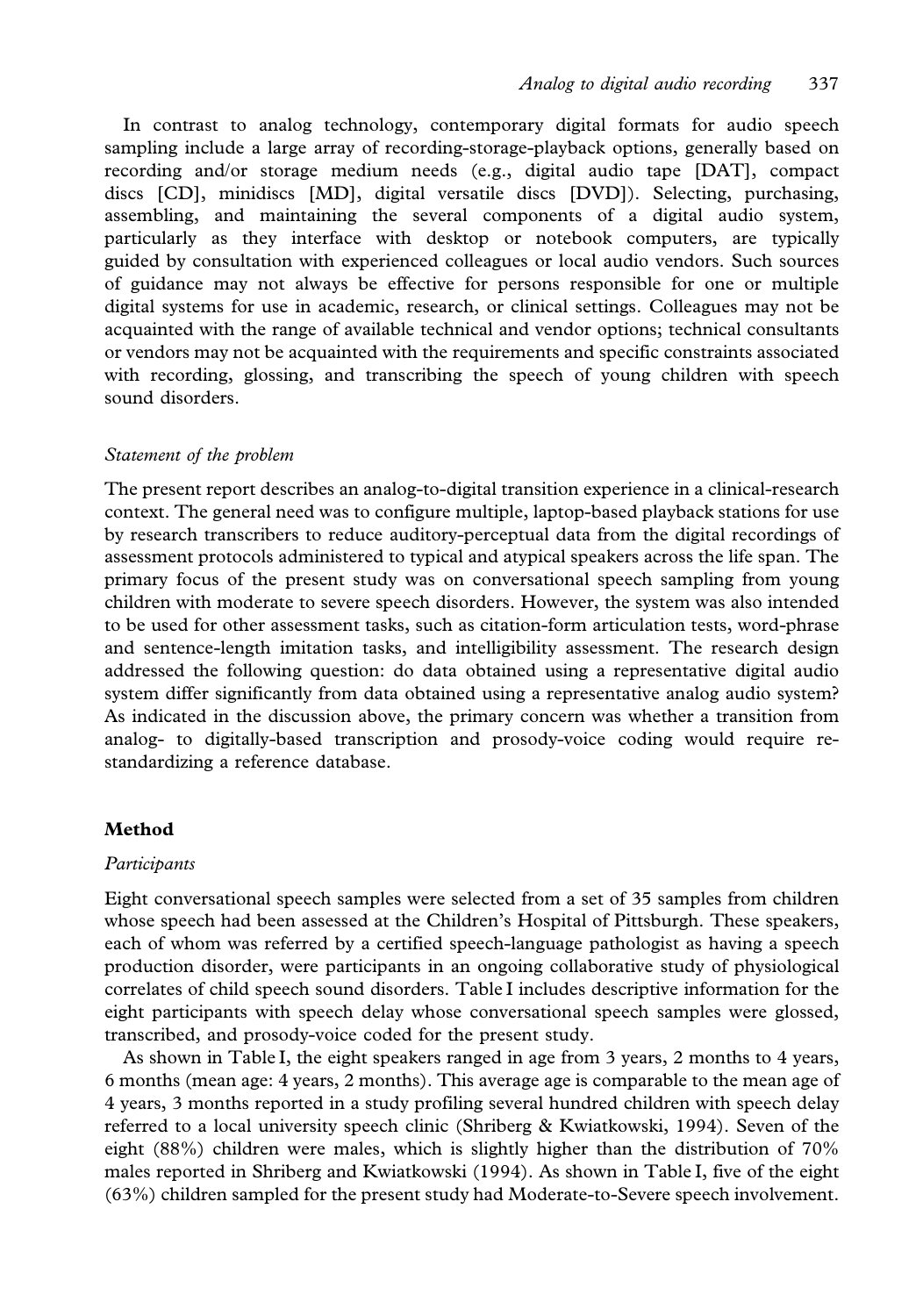|                |        |     |                         |               | <b>Transcription Schedule</b> |        |               |                             |
|----------------|--------|-----|-------------------------|---------------|-------------------------------|--------|---------------|-----------------------------|
| Participant    | Age    |     | <b>Estimated Speech</b> | Transcriber 1 |                               |        | Transcriber 2 | Length of<br>Conversational |
| Number         | (mos.) | Sex | Severity                | Time 1        | Time 2                        | Time 1 | Time 2        | Sample (min;sec)            |
| 1              | 38     | M   | Mild                    | $A^a$         | D                             | D      | A             | 7:28                        |
| 2              | 42     | M   | Moderate-Severe         | A             | D                             | D      | A             | 16;52                       |
| 3              | 47     | M   | Moderate-Severe         | D             | A                             |        |               | 10;40                       |
| $\overline{4}$ | 49     | F   | Moderate-Severe         | A             | D                             | A      | D             | 11;58                       |
| 5              | 51     | М   | Mild                    | D             | A                             |        |               | 10;47                       |
| 6              | 51     | M   | Mild                    | D             | A                             |        |               | 7:18                        |
| 7              | 53     | М   | Moderate-Severe         | D             | A                             |        |               | 12;24                       |
| 8              | 54     | M   | Moderate-Severe         | А             | D                             | A      | D             | 5:43                        |

Table I. Information on the eight participants with speech delay and the transcribers' schedule for completing auditory-perceptual tasks using analog and digital audio systems.

<sup>a</sup>A=Analog; D=Digital

Quantitative speech metrics to be reported as part of the dependent variables under study supported these a priori clinical impressions of speech severity.

#### Research design

The independent variable of primary interest was type of audio system (analog versus digital), with secondary interest in possible effects associated with the experience level of the transcriber. Table 1 includes the schedule for transcription and prosody-voice coding of the speech samples, as completed by two research transcribers whose backgrounds will be described. Two series of listening sessions, each completed within a 3- to 10-day period, were scheduled independently for each transcriber, with the second series (Time 2) having begun 1 month after the first series (Time 1). Transcriber 1 glossed, transcribed, and prosody-voice coded all eight of the speech samples, using the counterbalanced schedule of analog (A) and digital (D) playback systems shown in Table I. Transcriber 2 followed the same procedure for four of the eight samples. Three of Transcriber 2's four samples (75%) were randomly selected from participants whose severity of speech involvement was judged to be Moderate-Severe. Transcriber 1's first and last glossed utterances in the first listening series were used as starting and ending reference points to derive playing time lengths for each conversational speech sample. As shown in Table I, the durations of the speech sample sections (including examiner utterances) eventually used for transcription and prosody-voice coding ranged from 5 min 43 s to  $16 \text{ min } 52 \text{ s } (M=10 \text{ min } 24 \text{ s}, SD=3 \text{ min } 34 \text{ s}).$ 

## Speech samples

A conversational speech sample was acquired from each participant using both the analog and digital recording media described in the Appendix. The conversational speech task was collected on the first day of the 2-day assessment protocol, during a point when participants were familiar and comfortable with the examiner and task expectations. The children were tested by one of four trained examiners (certified speech-language pathologists), who were experienced in evoking spontaneous speech from young children. A set of examiner guidelines was followed, which included instructions for obtaining linguistically rich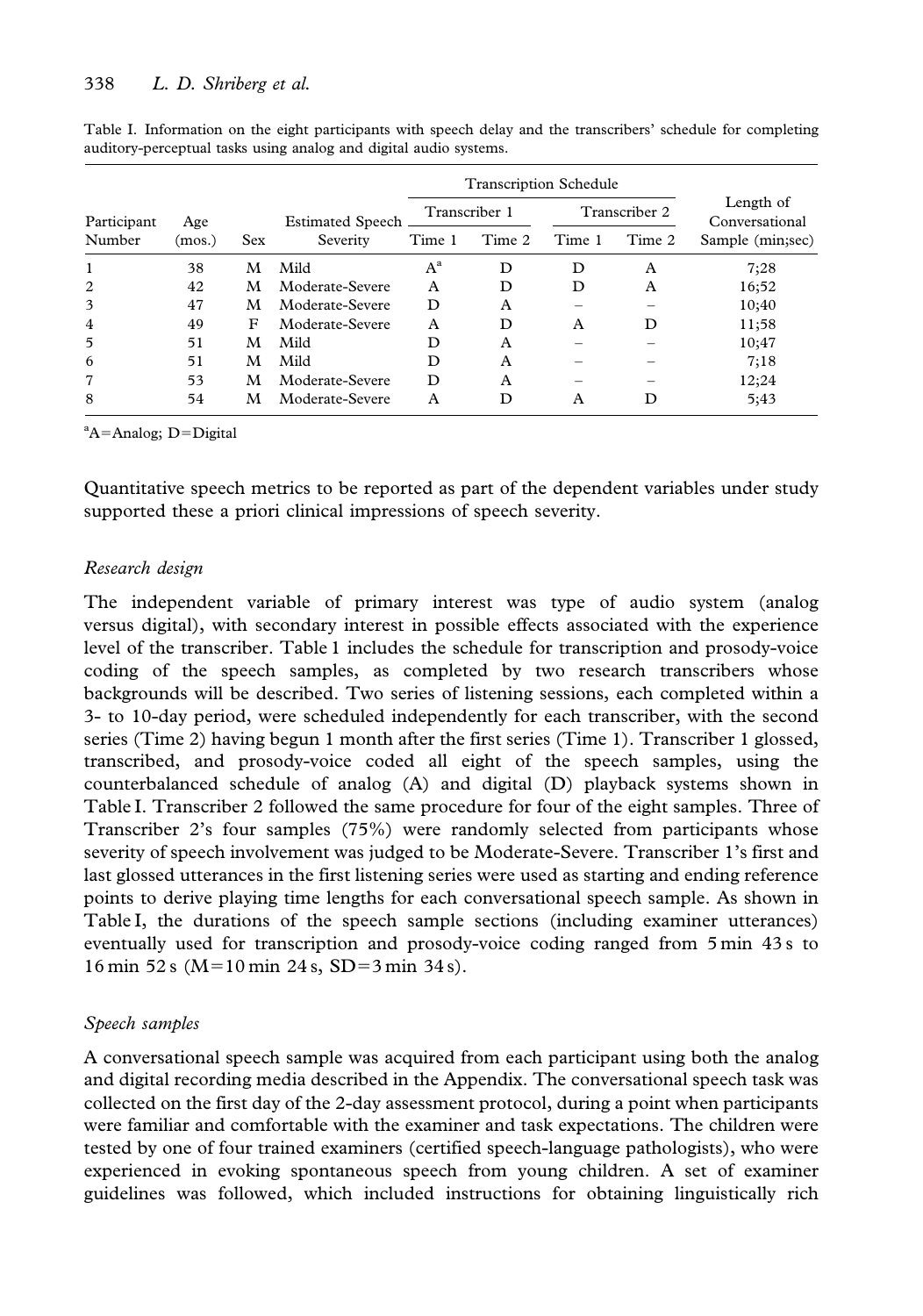conversational samples, for monitoring the recording level to maximize signal quality, and for glossing of strings of questionably intelligible speech. Concerning the latter need, the examiner would gloss what she perceived as the child's intended linguistic targets, repeating the utterance approximately word-for-word on the audio recording.

#### Analog and digital audio systems

The Appendix provides technical information on the analog and digital audio systems used to record and play back the speech samples. Essentially, the conversational speech samples in the parent study were recorded with a common audio signal routed to an audiocassette recorder for the analog samples, and a digital audio tape recorder for the digital samples. As described in the Appendix, the playback component of the analog system was a foot-pedal operated device used in prior research in child speech sound disorders. The playback software for the digital system running on a personal computer was a foot-pedal operated media player developed specifically for this project.

## Phonetic transcription and prosody-voice coding

Training. Transcriber 1 (author McSweeny) had 10 years' experience in obtaining, glossing, transcribing, and prosody-voice coding speech samples from children with speech disorders of known and unknown origin. Transcriber 2, an undergraduate student in Communicative Disorders, had 4 months' experience in glossing, transcribing, and prosody-voice coding conversational samples. This 4-month period included a 2.5-month training program conducted by Transcriber 1 and included both knowledge components and auditory-perceptual skills training. Knowledge-based training consisted of directed reading assignments in articulatory phonetics that provided (a) rules for use of the 42 phonetic and 43 diacritic characters included in the system for narrow phonetic transcription described in Shriberg and Kent (2003), (b) rules for the use of 31 exclusionary and 32 prosody-voice codes included in the system for prosody-voice coding described in Shriberg, Kwiatkowski, and Rasmussen (1990), and (c) rules and guidelines for the array of glossing and formatting principles included in a software program described originally in Shriberg (1986) and updated in Shriberg, Allen, McSweeny, and Wilson (2001). Skills-based training included the completion of all auditory modules in the previous references, additional training on samples of children with mild to severely delayed speech, and corrective feedback based on assessments of interjudge agreement with Transcriber 1. All training was conducted using an analog playback device similar to the one used in the present study. Brief training was also provided in use of the digital playback software.

Procedure. Glossing, phonetic transcription, and prosody-voice coding of the conversational speech samples were completed in a small listening room. The analog playback system and the tabletop computer for the digital system were positioned on the same work surface, with their corresponding foot pedals also placed adjacently. The order of the conversational samples in both listening series followed the counterbalanced analogdigital design shown in Table I. During and immediately after each session, the transcribers used worksheets both to log elapsed times for each auditory perceptual task and to annotate their observations about the operational features of each audio system, including any personal preferences.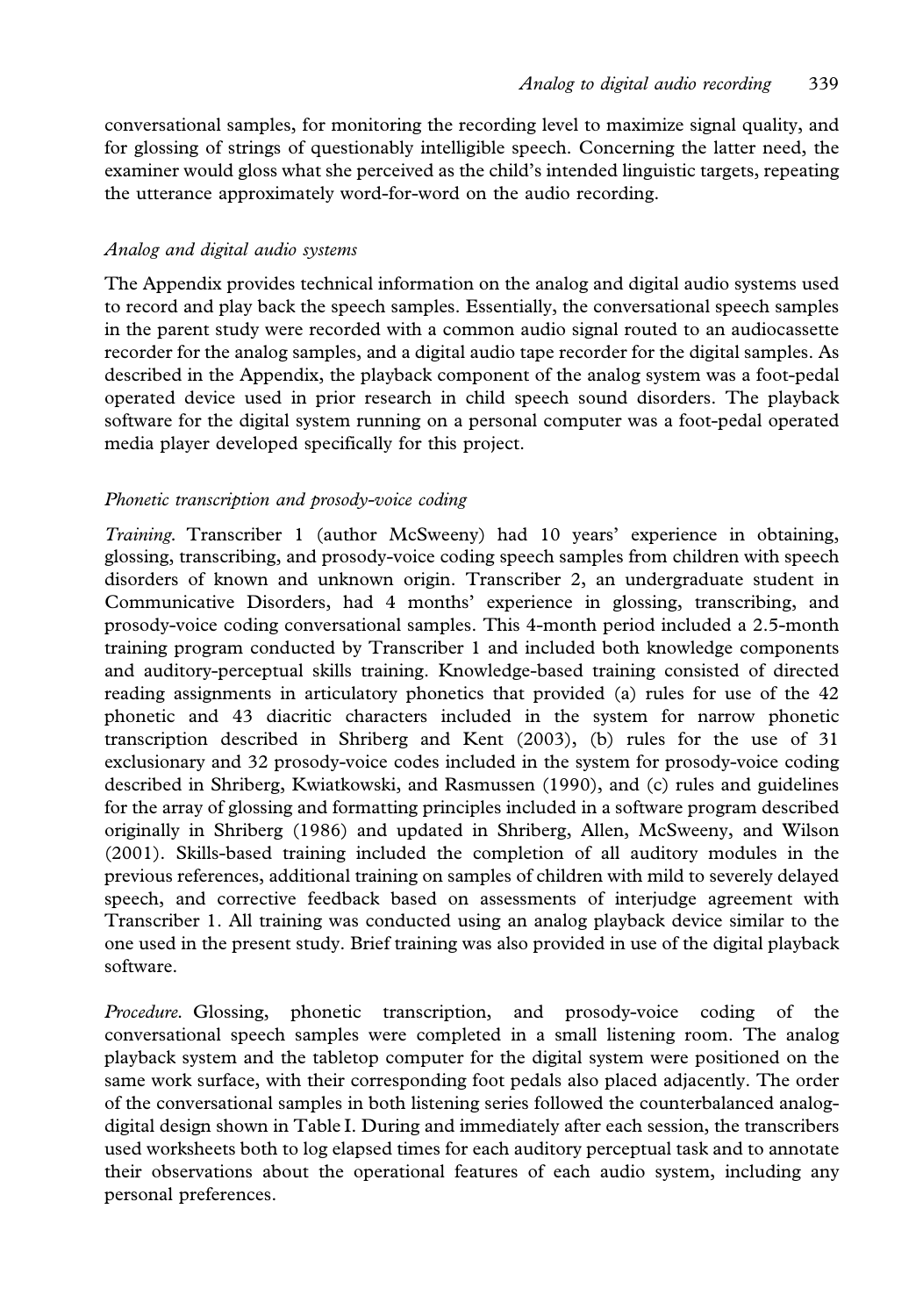Analyses. Transcribers' glosses, phonetic transcriptions, and prosody-voice codes were first checked for formatting accuracy and then were entered into a software suite using editing utilities (Shriberg et al., 2001). The software included outputs that provided detailed quantitative information for all study questions.

Effect sizes and their associated 95% confidence intervals, using pooled standard deviations and Hedges' correction (Hedges & Olkin, 1985; Cohen, 1988), were selected from the statistical options in the analysis software. These metrics estimated the clinicalresearch significance of any obtained differences in the completion times, reliability, and validity comparisons of data obtained using the analog versus digital audio systems. Cohen's (1988) traditional descriptor system and magnitude criteria were used to characterize three effect size (ES) ranges as follows:  $\leq 19$ =negligible, .20–.49=small, .50–.795medium. To provide a means to differentiate among effect sizes greater than Cohen's largest ES descriptor (i.e.,  $> .79$ =large), such values were redefined as large  $(.80-.99)$ , very large  $(1.0-1.99)$ , and extremely large  $(\geq 2.0;$  see Hopkins, 2003, for a discussion of rationale for these distinctions). Following the usual convention, 95% ES confidence intervals not containing 0 were considered statistically significant. To aid the reader in examination of the several data tables, however, we also provide the equivalent inferential statistical findings from two-sample, pooled variance  $t$  tests. Given the goals of this initial study, and its limitations due to small cell sizes, the inferential statistical findings were deemed only advisory. Rather, any pattern of comparisons yielding medium and especially large effect sizes was of primary interest for issues associated with standardization and other issues in clinical-research applications of digital audio systems.

## Results and discussion

## Glossing

The first auditory-perceptual task for each speech sample was to gloss the sample until 100 different word types (i.e., unique lexical entries termed first occurrence words: cf. Shriberg & Kwiatkowski, 1980) had been glossed. The speech samples from Participants 2 and 4, whose speech was considerably unintelligible, yielded only 79 and 83 first occurrence words, respectively, but were included in the analyses nevertheless. To allow estimates of intrajudge and interjudge agreement for all three auditory-perceptual tasks using the two audio systems, Transcriber 2 first glossed each sample but subsequently used Transcriber 1's glosses for transcription and prosody-voice coding. Thus, Transcriber 2's glosses provided the information from which intrajudge glossing agreement percentages were obtained, but her use of Transcriber 1's gloss for transcription and prosody-voice coding data allowed the agreement software to calculate intrajudge and interjudge agreement percentages for these tasks based on similar presumed linguistic targets.

## Completion time

Findings. Table II includes completion time data for glossing completed by Transcriber 1 (eight samples) and Transcriber 2 (four samples), at the first (Time 1) and second (Time 2) listening series using the two audio systems (analog, digital). The completion time data for glossing in Table II are longer than would normally occur for transcription alone, because they included the time needed to indicate utterances that had to be excluded from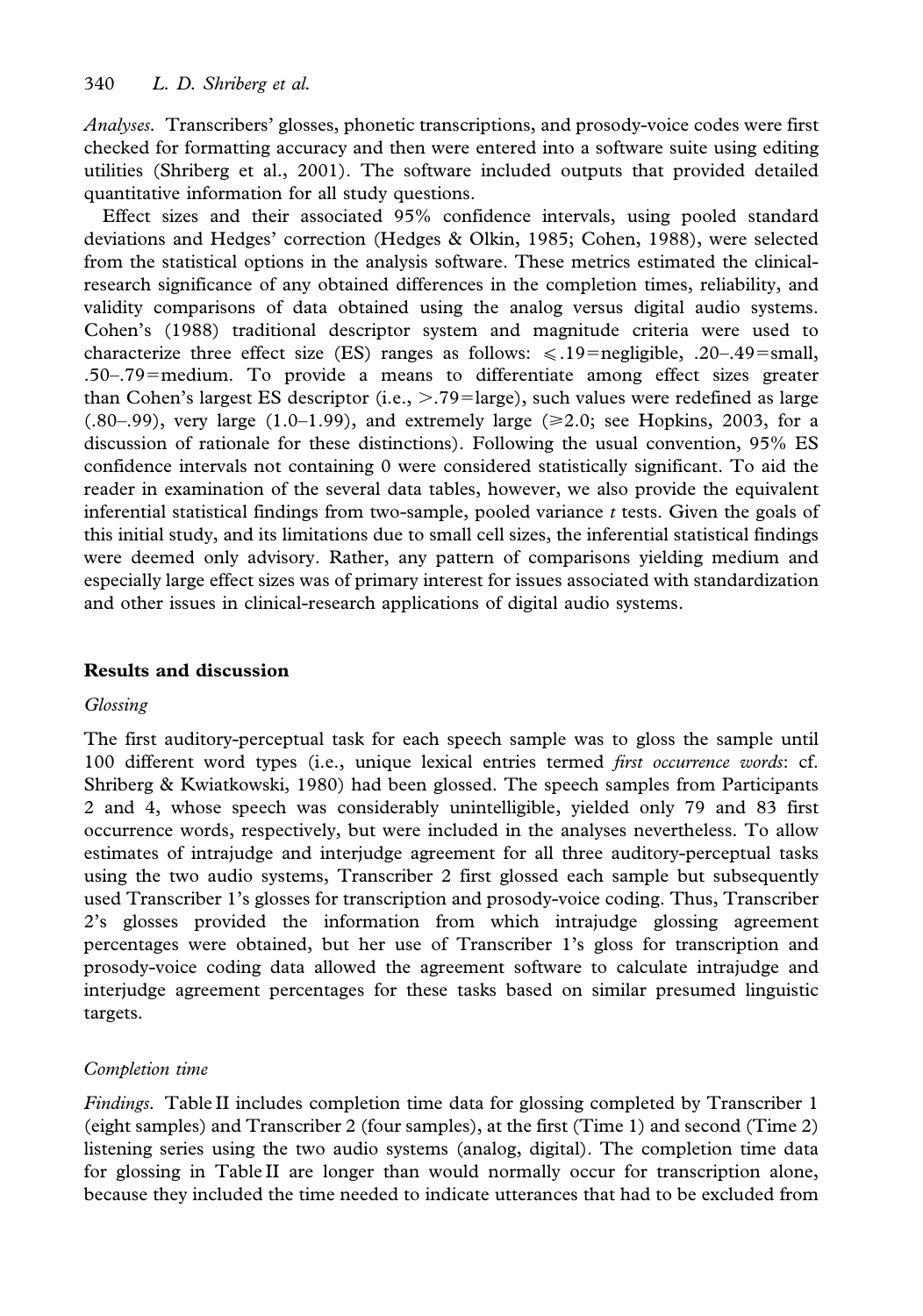|                    | Glossing Times (in minutes) |                    |          |                |          |            |          |         |          |                |          | Transcription Times (in minutes) |          |        |          |            |          |                |          |                |          | P-V Coding Time (in minutes) |     |           |
|--------------------|-----------------------------|--------------------|----------|----------------|----------|------------|----------|---------|----------|----------------|----------|----------------------------------|----------|--------|----------|------------|----------|----------------|----------|----------------|----------|------------------------------|-----|-----------|
|                    | Trans. 1                    |                    | Trans. 2 |                | Trans. 1 |            | Trans. 2 |         | Trans. 1 |                | Trans. 2 |                                  | Trans. 1 |        | Trans. 2 |            | Trans. 1 |                | Trans. 2 |                | Trans. 1 |                              |     | Trans. 2  |
| Partic.            | T <sub>1</sub>              | T <sub>2</sub>     | T1       | T <sub>2</sub> | $A^a$    | D          | A        | D       | T1       | T <sub>2</sub> | T1       | T <sub>2</sub>                   | A        | D      | A        | D          | T1       | T <sub>2</sub> | T1       | T <sub>2</sub> | A        | D                            | A   | D         |
| 1                  | 47                          | 20                 | 34       | 28             | 47       | 20         | 28       | 34      | 34       | 33             | 74       | 57                               | 34       | 33     | 57       | 74         | 9        | 10             | 31       | 33             | 9        | 10                           | 33  | 31        |
| 2                  | 57                          | 34                 | 52       | 41             | 57       | 34         | 41       | 52      | 53       | 52             | 151      | 138                              | 53       | 52     | 138      | 151        | 17       | 13             | 35       | 38             | 17       | 13                           | 38  | 35        |
| 3                  | 54                          | 25                 |          |                | 25       | 54         |          |         | 40       | 46             |          |                                  | 46       | 40     |          |            | 23       | 20             |          |                | 20       | 23                           |     |           |
| 4                  | 48                          | 18                 | 44       | 22             | 48       | 18         | 44       | 22      | 32       | 26             | 85       | 59                               | 32       | 26     | 85       | 59         | 22       | 22             | 51       | 36             | 22       | 22                           | 51  | 36        |
| 5                  | 42                          | 23                 |          |                | 23       | 42         |          |         | 24       | 34             |          |                                  | 34       | 24     |          |            | 12       | 16             |          |                | 16       | 12                           |     |           |
| 6                  | 35                          | 20                 |          |                | 20       | 35         |          |         | 27       | 31             |          |                                  | 31       | 27     |          |            | 17       | 14             |          |                | 14       | 17                           |     |           |
| $\overline{7}$     | 37                          | 24                 |          |                | 24       | 37         |          |         | 28       | 33             |          |                                  | 33       | 28     |          |            | 15       | 15             |          |                | 15       | 15                           |     |           |
| 8                  | 32                          | 17                 | 33       | 28             | 32       | 17         | 33       | 28      | 31       | 26             | 64       | 46                               | 31       | 26     | 64       | 46         | 15       | 10             | 40       | 31             | 15       | 10                           | 40  | 31        |
| M                  | 44.0                        | 22.6               | 40.8     | 29.8           | 34.5     | 32.1       | 36.5     | 34.0    | 33.6     | 35.1           | 93.5     | 75.0                             | 36.8     | 32.0   | 86.0     | 82.5       | 16.3     | 15.0           | 39.3     | 34.5           | 16.0     | 15.3                         |     | 40.5 33.3 |
| <b>SD</b>          | 9.0                         | 5.4                | 9.0      | 8.0            | 14.1     | 13.0       | 7.3      | 13.0    | 9.2      | 9.2            | 39.3     | 42.4                             | 8.2      | 9.6    | 36.7     | 47.1       | 4.7      | 4.3            | 8.7      | 3.1            | 3.9      | 5.1                          | 7.6 | 2.6       |
| <b>Effect Size</b> |                             |                    |          |                |          |            |          |         |          |                |          |                                  |          |        |          |            |          |                |          |                |          |                              |     |           |
| Cohen's $d$        |                             | $2.73*^{b}$        |          | 1.12           |          | .17        |          | .21     |          | $-.15$         |          | .39                              |          | .51    |          | .07        |          | .27            |          | .64            |          | .15                          |     | 1.10      |
| Descriptor         |                             | Extremely          |          | Very           |          | Negligible |          | Small   |          | Negligible     |          | Small                            |          | Medium |          | Negligible |          | Small          |          | Medium         |          | Negligible                   |     | Very      |
|                    |                             | Large <sup>c</sup> |          | Large          |          |            |          |         |          |                |          |                                  |          |        |          |            |          |                |          |                |          |                              |     | Large     |
| Conf.<br>Interval  |                             |                    |          |                |          |            |          |         |          |                |          |                                  |          |        |          |            |          |                |          |                |          |                              |     |           |
| Lower              |                             | 1.36               |          | $-.37$         |          | $-.81$     |          | $-1.18$ |          | $-1.14$        |          | $-1.01$                          |          | $-.49$ |          | $-1.31$    |          | $-.71$         |          | $-.78$         |          | $-.84$                       |     | $-.39$    |
| Upper              |                             | 4.09               |          | 2.61           |          | 1.15       |          | 1.60    |          | .83            |          | 1.79                             |          | 1.50   |          | 1.46       |          | 1.26           |          | 2.06           |          | 1.13                         |     | 2.59      |

Table II. Completion time data for glossing, transcription, and prosody-voice coding using the digital system compared to the analog audio system.

<sup>a</sup>A=Analog; D=Digital. <sup>b</sup>Significant effect sizes (p<.05) are indicated by an asterisk. <sup>c</sup>See text for key to effect size descriptors.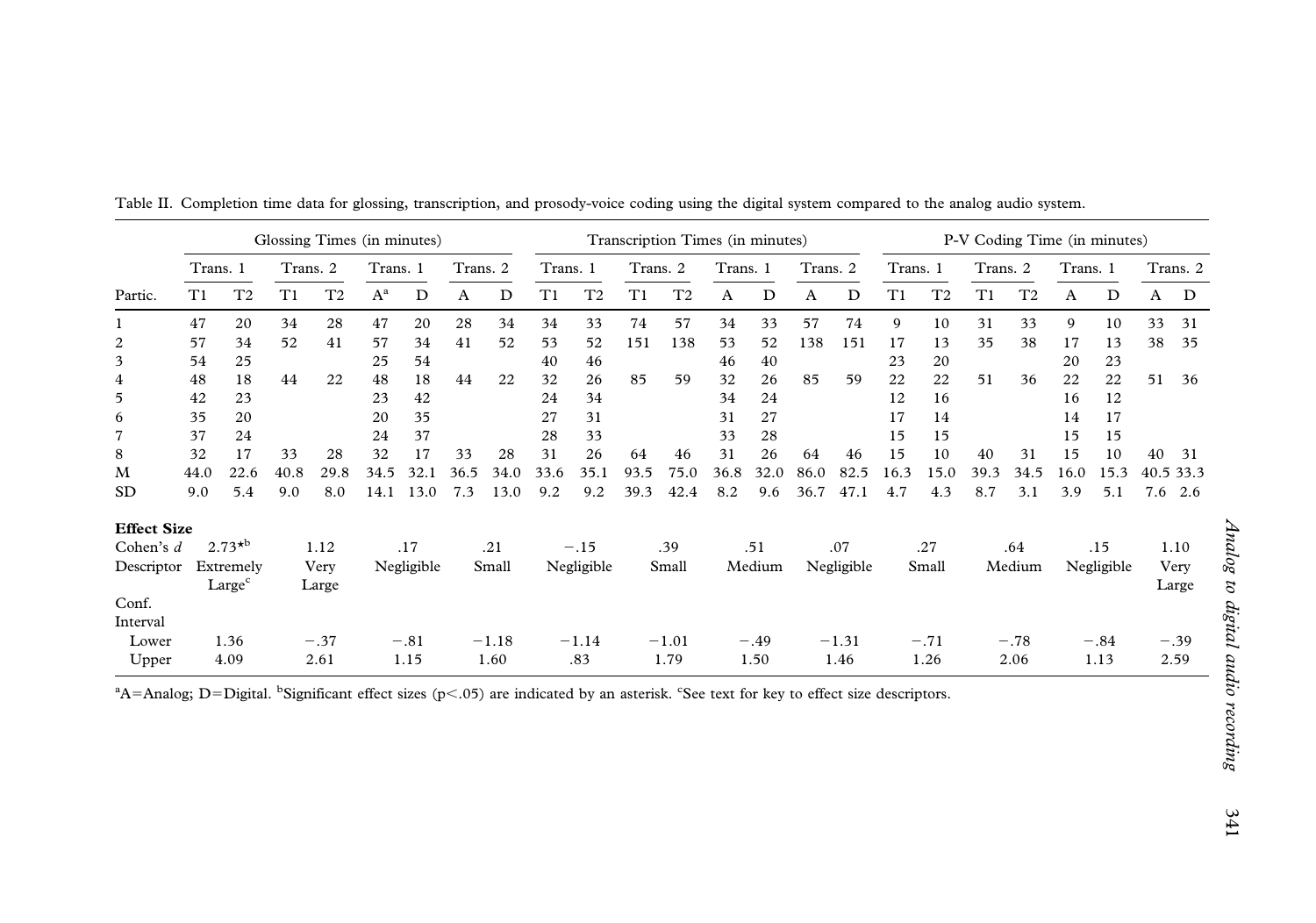prosody-voice coding (termed exclusion coding: cf. Shriberg et al., 1990), due to technical and/or linguistic confounds.

As shown in Table II, glossing times (in minutes) for both transcribers were considerably reduced for the second listening series period relative to the first series. The extremely large (2.73) ES (effect size) for Transcriber 1 was statistically significant, with the completion time for glossing the eight speech samples reduced by approximately 50% from the first  $(M=44.0 \text{ min})$  to the second  $(M=22.6 \text{ min})$  listening series. The very large ES (1.12) for Transcriber 2 (who glossed only four samples) was not statistically significant, with samples reduced by approximately 25% from the first  $(M=40.8 \text{ min})$  to the second  $(M=29.8 \text{ min})$ listening series. Transcriber 1 averaged 34.5 min and 32.1 min using the analog and digital systems, respectively; Transcriber 2 averaged 36.5 min and 34.0 min for each system, respectively. As shown in Table II, the ESs associated with these approximately 4–9% reductions in time from analog to digital for both transcribers were negligible and small, respectively, and not statistically significant.

Discussion. The anecdotal logs from the transcribers indicated that the statistically significant reductions in gloss times in the second series, regardless of which audio system was used (see individual comparisons in Table II), were due to a memory confound. Although both transcribers had transcribed many other samples since the first listening series one month previously, Transcriber 1 reported that she remembered some conversational content from the first series, and Transcriber 2 reported that she remembered a great deal of the content from the first series of samples. The recalled information aided in reducing the number of playbacks needed to identify and recheck glosses of initially unintelligible words. Notwithstanding this methodological confound, the transcribers' glossing times were not significantly different using the digital system compared to the analog audio system.

## Reliability

Between-session agreement. The glossing agreement data in the left section of Table III begin with reliability information on the total number of utterances and words glossed by each transcriber in each session (first two row variables), including means and standard deviations for the per-sample occurrence rates. As indicated by the negligible ES values for all four comparisons, the total number of utterances and words glossed was considered comparable in the two listening sessions.

The remaining four rows in Table III provide the percentage of glossing agreements, Time 1/Time 2 totals, and per-sample average values (means, standard deviations) for four classes of glossed words: words a transcriber could readily gloss (non-questionables), non-questionable words that by rule were excluded from the speech analyses (disregards; e.g., multiple sequential repetitions of a word), words a transcriber could gloss with some difficulty (*questionables*), and words a transcriber could not gloss (*unintelligibles*). As shown in Table III, the between-session percentages of exact agreement for these four glossing categories across the two audio systems ranged widely from 21.5% to 84.8% point-to-point agreement (excluding the low occurrence of questionables for Transcriber 2). However, associated ESs for differences in the total occurrence of each word class in the two sessions ranged from .02 to .57, with only the ES associated with disregards for Transcriber 1 ( $ES = .57$ ) reaching the criterion for a medium difference.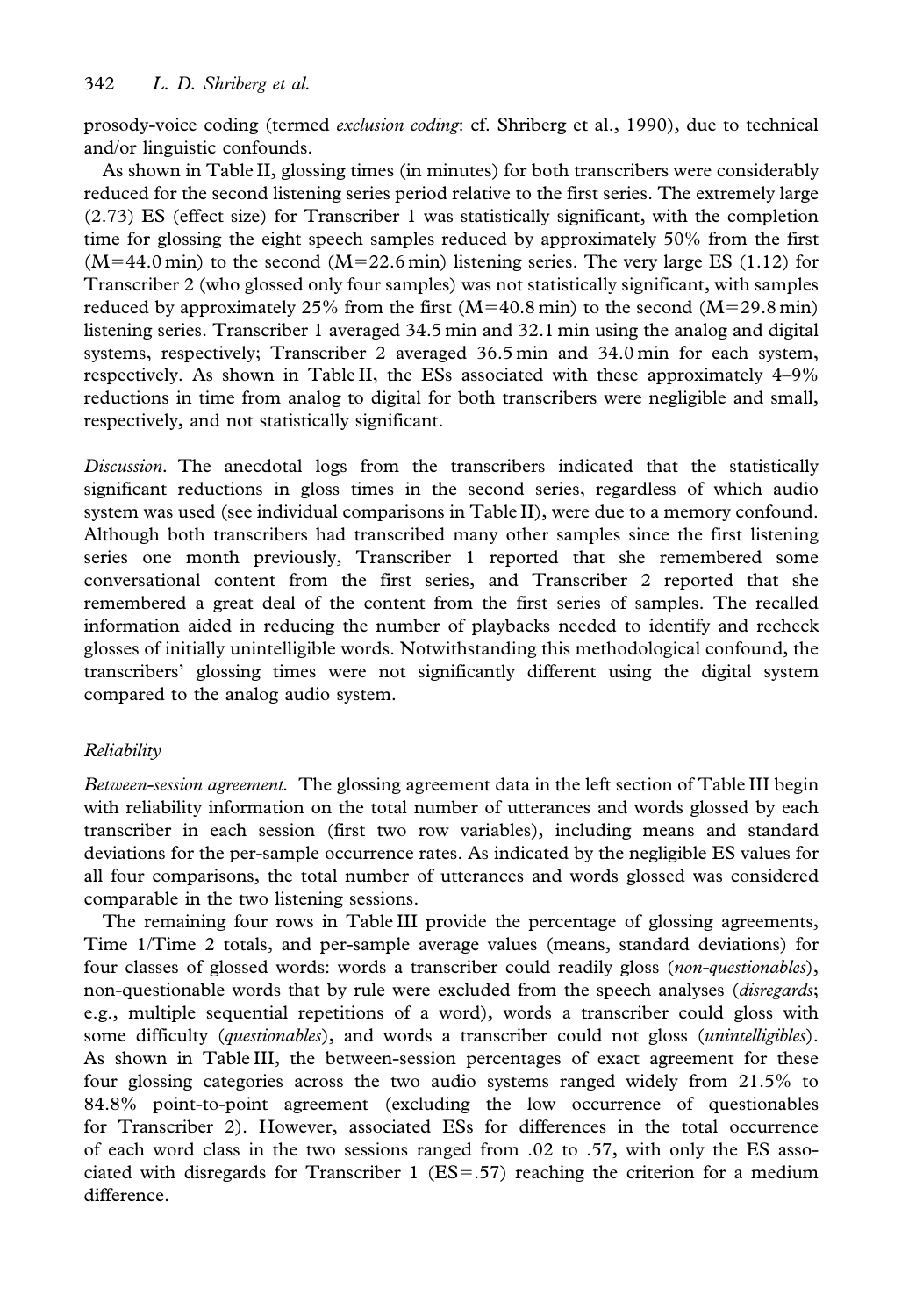Between-system agreement. The primary reliability analysis (right section of Table III) yielded comparable numbers of utterances and words for each transcriber's gloss using the digital compared to the analog system (ESs from  $-.01$  to  $-.08$ ) and comparable numbers for each of the four word classes (ESs from .07 to  $-.34$ ). Four of the latter seven computed ESs were classified as negligible to small and were not statistically significant. Point-topoint exact percentages of agreement between transcribers within each audio system ranged from 19.4% to 88.4% for the four types of glossed words.

Discussion. The low levels of exact point-to-point intrajudge (between-session) and interjudge (between-system) agreement for some of the four word classes are consistent with the difficulties in glossing the speech of children with moderate to severe intelligibility problems (Shriberg & Lof, 1991; Weston & Shriberg, 1992). Both transcribers noted that most of these samples were among the most challenging they had ever been assigned to gloss and transcribe. Additional discussion of factors and processes underlying examiners' and transcribers' ''guesses'' at children's intended word forms goes beyond the scope of the present paper. From the present methodological perspective, it is important to note that some types of between-class differences in glossing have greater consequences than others for validity issues (e.g., for classification of children's speech status, or for treatment recommendations). In the present context, the most important word class data are the values for the non-questionable words. As shown in Table III, the two audio systems have comparable total numbers of non-questionable words, comparable percentages of nonquestionable words in the sample, and a relatively high percentage of exact agreement for non-questionable words (ranging from 79.3% to 88.4% across the four estimates). The glossing agreement data for each of the word classes in Table III are interpreted as indicating that auditory-perceptual judgments based on the signal provided by the analog system were comparable to those based on the signal provided by the digital system.

## Phonetic transcription

Completion time analyses. Findings. Table II includes completion time data for narrow phonetic transcription of the eight and four samples transcribed by Transcriber 1 and Transcriber 2, respectively, for each of the two listening series and two audio systems. ES estimates for the four listening series comparisons ranged from negligible to medium, with none statistically significant. As shown in both the per-sample and summary data for each listening series, there were substantial differences in the lengths of time needed by each transcriber to complete transcription. Transcriber 2 averaged 93.5 min and 75.0 min for the four samples she transcribed in the first and second listening series respectively, whereas Transcriber 1 averaged only 33.6 min and 35.1 min for the eight samples she transcribed in the first and second listening series. Comparable completion time differences were obtained for the four samples transcribed by both transcribers.

Discussion. As with the completion time findings for glossing (Table II), the completion time data for phonetic transcription indicated that there were no significant time differences associated with the digital versus the analog system. Unlike the findings for the glossing data, however, which indicated that the two transcribers took about the same length of time to gloss the four samples, the inexperienced transcriber (Transcriber 2) took considerably more time than the experienced transcriber to phonetically transcribe the samples using either audio system. As shown in Table II, Transcriber 2 averaged approximately one and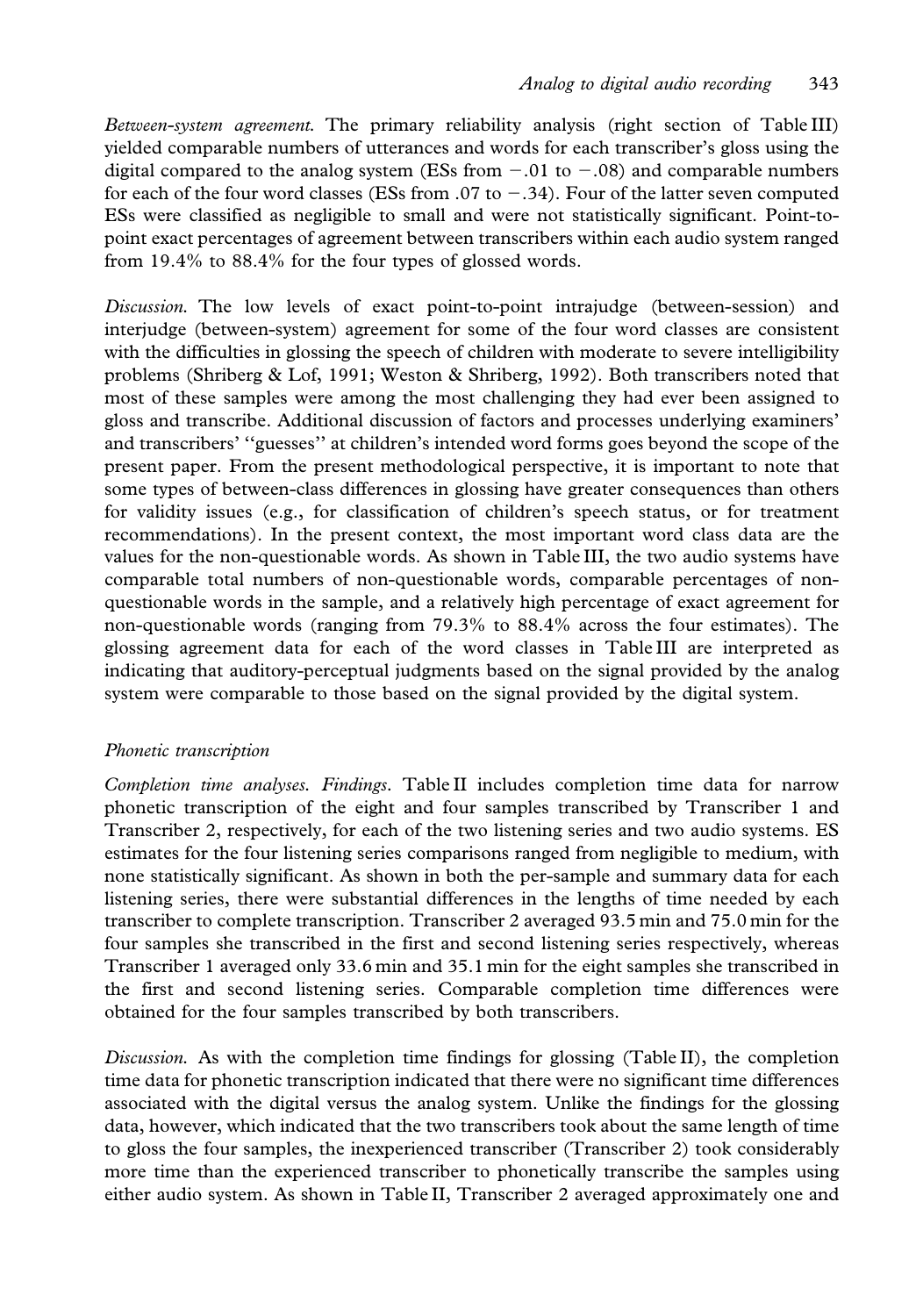|                         |        |      |               |                   |                        | Between-Session Agreement |               |                |                |                  |                        |                    |      |             |             |                        |                        | Between-System Agreement |      |          |                        |               |                        |             |
|-------------------------|--------|------|---------------|-------------------|------------------------|---------------------------|---------------|----------------|----------------|------------------|------------------------|--------------------|------|-------------|-------------|------------------------|------------------------|--------------------------|------|----------|------------------------|---------------|------------------------|-------------|
|                         |        |      |               | Transcriber 1     |                        |                           |               |                | Transcriber 2  |                  |                        |                    |      |             |             | Transcriber 1          |                        |                          |      |          |                        | Transcriber 2 |                        |             |
|                         | $\%$   |      |               |                   | Confidence<br>Interval |                           | $\frac{0}{0}$ |                |                |                  | Confidence<br>Interval |                    | $\%$ |             |             |                        | Confidence<br>Interval |                          | $\%$ |          |                        |               | Confidence<br>Interval |             |
| Variable                | Agree. | T1   | $\mathrm{T}2$ | $d^{\rm b}$       |                        | Lower Upper Agree. T1     |               |                | T <sub>2</sub> | $\boldsymbol{d}$ | Lower                  | Upper Agree. $A^c$ |      |             | D           | $\overline{d}$         |                        | Lower Upper Agree.       |      | A        | D                      | d             |                        | Lower Upper |
| Total No. of            |        | 977  |               | $1000 - 10*$      | $-.19$                 | $-.01$                    |               | 480            | 476            | .03              | $-.10$                 | .15                |      | 979         | 998         | $-.08$                 | $-.17$                 | .01                      |      | 482      | 474                    | .05           | $-.07$                 | .18         |
| Utterances <sup>a</sup> |        |      |               |                   |                        |                           |               |                |                |                  |                        |                    |      |             |             |                        |                        |                          |      |          |                        |               |                        |             |
| M                       |        |      | 122.1 125.0   |                   |                        |                           |               | 120.0 119.0    |                |                  |                        |                    |      |             | 122.4 124.8 |                        |                        |                          |      |          | 120.5 118.5            |               |                        |             |
| <b>SD</b>               |        | 27.2 | 28.6          |                   |                        |                           |               | 35.7           | 35.6           |                  |                        |                    |      | 27.2        | 28.7        |                        |                        |                          |      |          | 36.4 34.9              |               |                        |             |
| Total No. of            |        |      | 2713 2711     | .00.              | $-.05$                 | .06                       |               |                | 1415 1386      | .06              | $-.01$                 | .13                |      |             | 2696 2728   | $-.05$                 | $-.10$                 | .01                      |      |          | 1398 1403              | $-.01$        | $-.08$                 | .06         |
| Words                   |        |      |               |                   |                        |                           |               |                |                |                  |                        |                    |      |             |             |                        |                        |                          |      |          |                        |               |                        |             |
| M                       |        |      | 339.1 338.9   |                   |                        |                           |               | 353.8 346.5    |                |                  |                        |                    |      | 337.0 341.0 |             |                        |                        |                          |      |          | 349.5 350.8            |               |                        |             |
| <b>SD</b>               |        |      | 79.9 84.2     |                   |                        |                           |               | 118.1 115.8    |                |                  |                        |                    |      | 80.3        | 83.7        |                        |                        |                          |      |          | 112.3 121.5            |               |                        |             |
| No. of Non-             | 79.3   |      |               | 1748 1858 $-.29*$ | $-.36$                 | $-.23$                    |               | 84.8 1075 1067 |                | .02              | $-.07$                 | .10                |      |             |             | 88.4 1770 1836 $-.17*$ | $-.24$                 | $-.11$                   |      |          | 86.4 1048 1094 $-.11*$ |               | $-.20$                 | $-.03$      |
| Questionables           |        |      |               |                   |                        |                           |               |                |                |                  |                        |                    |      |             |             |                        |                        |                          |      |          |                        |               |                        |             |
| M                       |        |      | 218.5 232.3   |                   |                        |                           |               | 268.8 266.8    |                |                  |                        |                    |      | 221.3 229.5 |             |                        |                        |                          |      |          | 262.0 273.5            |               |                        |             |
| <b>SD</b>               |        | 39.7 | 49.6          |                   |                        |                           |               | 100.8 94.0     |                |                  |                        |                    |      | 40.6        | 49.6        |                        |                        |                          |      |          | 94.2 100.1             |               |                        |             |
| % of Total              |        |      | 64.4 68.5     |                   |                        |                           |               | 76.0 77.0      |                |                  |                        |                    |      | 65.7 67.3   |             |                        |                        |                          |      |          | 75.0 78.0              |               |                        |             |
| Words                   |        |      |               |                   |                        |                           |               |                |                |                  |                        |                    |      |             |             |                        |                        |                          |      |          |                        |               |                        |             |
| No. of                  | 61.3   | 574  | 497           | $.57*$            | .44                    | .69                       | 53.0          | 167            | 124            | $.36*$           | .13                    | .60                | 63.8 | 541         | 530         | .07                    | $-.05$                 | .19                      | 60.1 | 153      | 138                    | .12           | $-.11$                 | .35         |
| Disregards              |        |      |               |                   |                        |                           |               |                |                |                  |                        |                    |      |             |             |                        |                        |                          |      |          |                        |               |                        |             |
| M                       |        | 71.8 | 62.1          |                   |                        |                           |               | 41.8           | 31.0           |                  |                        |                    |      | 67.6        | 66.3        |                        |                        |                          |      | 38.3     | 34.5                   |               |                        |             |
| <b>SD</b>               |        | 15.8 | 17.1          |                   |                        |                           |               | 26.2           | 31.4           |                  |                        |                    |      | 15.2        | 19.1        |                        |                        |                          |      | 29.7     | 29.2                   |               |                        |             |
| % of Total              |        | 21.2 | 18.3          |                   |                        |                           |               | 11.8           | 8.9            |                  |                        |                    |      | 20.1        | 19.4        |                        |                        |                          |      | 10.9     | 9.8                    |               |                        |             |
| Words                   |        |      |               |                   |                        |                           |               |                |                |                  |                        |                    |      |             |             |                        |                        |                          |      |          |                        |               |                        |             |
| No. of                  | 21.5   | 68   | 90            | $-.38*$           | $-.70$                 | $-.06$                    |               | 4              | $\Omega$       |                  |                        |                    | 19.4 | 69          | 89          | $-.34*$                | $-.66$                 | $-.02$                   |      | $\Omega$ | $\overline{4}$         |               |                        |             |
| Questionables           |        |      |               |                   |                        |                           |               |                |                |                  |                        |                    |      |             |             |                        |                        |                          |      |          |                        |               |                        |             |
| M                       |        | 8.5  | 11.3          |                   |                        |                           |               | 1.0            | 0.             |                  |                        |                    |      | 8.6         | 11.1        |                        |                        |                          |      | .0       | 1.0                    |               |                        |             |
| <b>SD</b>               |        | 5.0  | 8.2           |                   |                        |                           |               | 2.0            | $\cdot$        |                  |                        |                    |      | 4.9         | 8.3         |                        |                        |                          |      | .0       | 2.0                    |               |                        |             |
| % of Total              |        | 2.5  | 3.3           |                   |                        |                           |               | .3             | $\mathbf{0}$   |                  |                        |                    |      | 2.6         | 3.3         |                        |                        |                          |      | $\Omega$ | $\cdot$ 3              |               |                        |             |
| Words                   |        |      |               |                   |                        |                           |               |                |                |                  |                        |                    |      |             |             |                        |                        |                          |      |          |                        |               |                        |             |

Table III. Between-session and between-system agreement in glossing using analog and digital systems.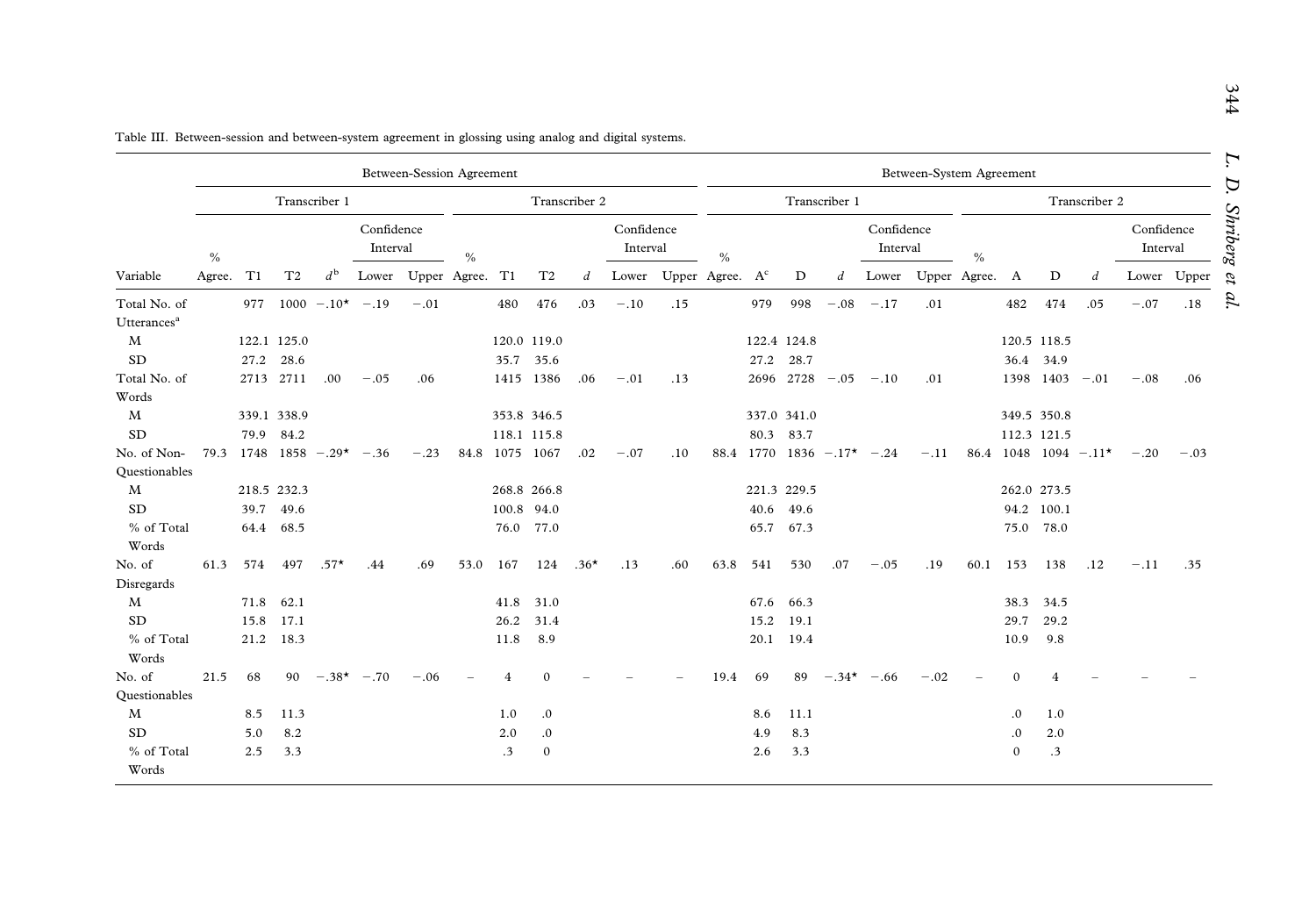|                 | Between-Session Agreement<br>Transcriber 1<br>Transcriber 2 |      |                |             |                        |                  |      |      |                |                  |                        |                    |      |      |               |                  |                        | Between-System Agreement |      |      |      |               |                        |       |
|-----------------|-------------------------------------------------------------|------|----------------|-------------|------------------------|------------------|------|------|----------------|------------------|------------------------|--------------------|------|------|---------------|------------------|------------------------|--------------------------|------|------|------|---------------|------------------------|-------|
|                 |                                                             |      |                |             |                        |                  |      |      |                |                  |                        |                    |      |      | Transcriber 1 |                  |                        |                          |      |      |      | Transcriber 2 |                        |       |
|                 | $\%$                                                        |      |                |             | Confidence<br>Interval |                  | $\%$ |      |                |                  | Confidence<br>Interval |                    | $\%$ |      |               |                  | Confidence<br>Interval |                          | $\%$ |      |      |               | Confidence<br>Interval |       |
| Variable        | Agree. T1                                                   |      | T <sub>2</sub> | $d^{\circ}$ | Lower                  | Upper Agree. T1  |      |      | T <sub>2</sub> | $\boldsymbol{d}$ | Lower                  | Upper Agree. $A^c$ |      |      | D             | $\boldsymbol{d}$ | Lower                  | Upper Agree. A           |      |      | D    | d             | Lower                  | Upper |
| No.             | 57.1                                                        | 323  | 266            | .13         | $-.03$                 | .30 <sub>0</sub> |      | 169  | 195            | $-.10$           | $-.31$                 | .11                | 60.1 | 316  | 273           | .10              | $-.06$                 | .26                      | 58.8 | 197  | 167  | .12           | $-.09$                 | .32   |
| Unintelligibles |                                                             |      |                |             |                        |                  |      |      |                |                  |                        |                    |      |      |               |                  |                        |                          |      |      |      |               |                        |       |
| M               |                                                             | 40.4 | 33.3           |             |                        |                  |      | 42.3 | 48.8           |                  |                        |                    |      | 39.5 | 34.1          |                  |                        |                          |      | 49.3 | 41.8 |               |                        |       |
| <b>SD</b>       |                                                             | 55.7 | 43.9           |             |                        |                  |      | 54.0 | 68.6           |                  |                        |                    |      | 55.9 | 43.8          |                  |                        |                          |      | 68.0 | 54.7 |               |                        |       |
| % of Total      |                                                             | 11.9 | 9.8            |             |                        |                  |      | 11.9 | 14.1           |                  |                        |                    |      | 11.7 | 10            |                  |                        |                          |      | 14.1 | 11.9 |               |                        |       |
| Words           |                                                             |      |                |             |                        |                  |      |      |                |                  |                        |                    |      |      |               |                  |                        |                          |      |      |      |               |                        |       |

Table III. Between-session and between-system agreement in glossing using analog and digital systems. (Continued)

<sup>a</sup>The glossing numbers are from the unedited versions of the glosses. The agreement percentages are based on the gloss agreement analyses generated from edited versions of the transcripts, with the number of edits (i.e., additional disagreements) added to the denominators. "Significant Cohen's d effect sizes (p<.05) are indicated by an asterisk; see text for key to effect size descriptors. "A=Analog; D=Digital.

345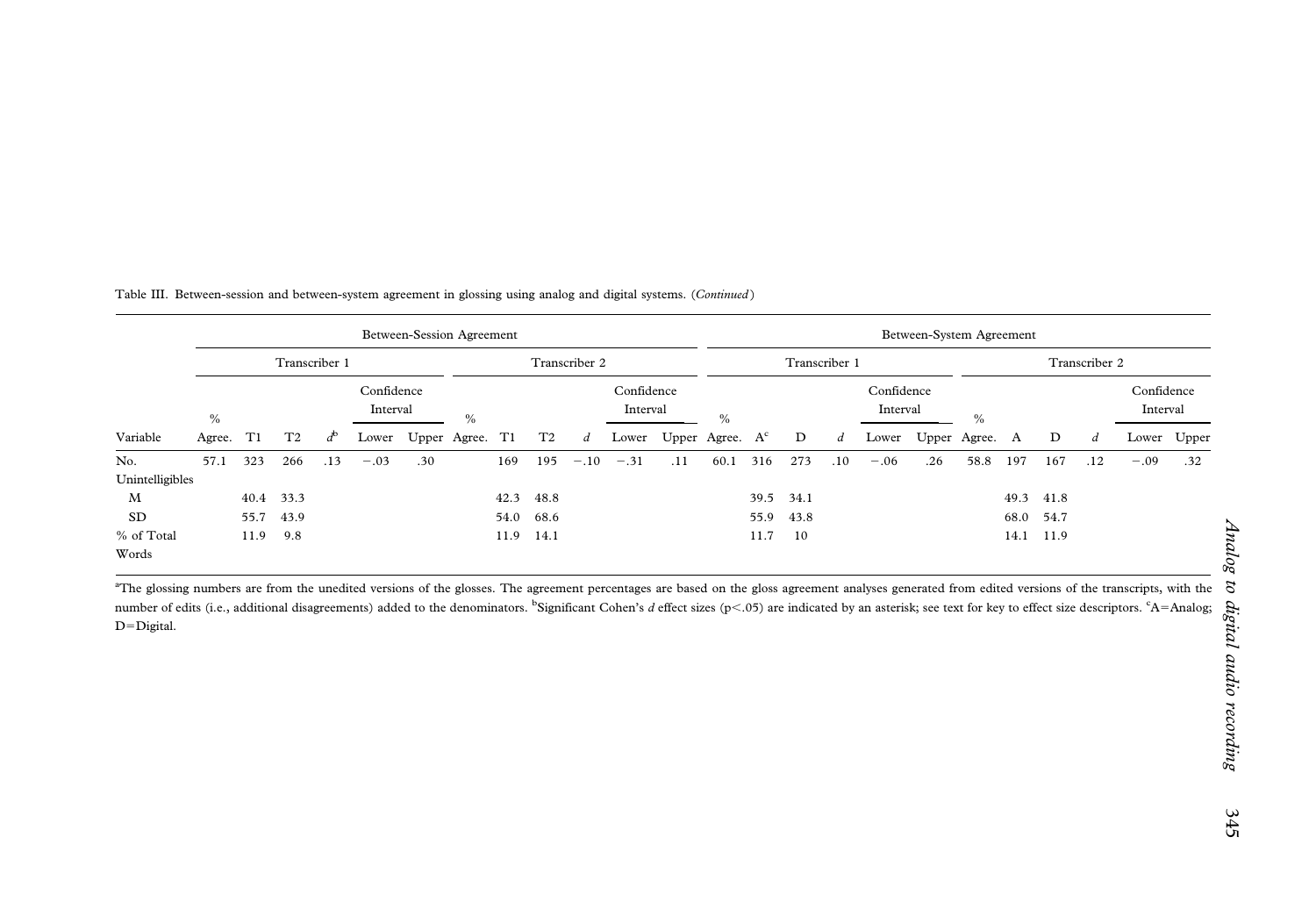one-half hours per sample to complete a phonetic transcription in the first listening series, approximately two to three times longer than Transcriber 1's average of just over one-half hour per sample for the first listening series. These differences for both audio systems were evidently due to the additional time needed for Transcriber 2 to make perceptual-cognitive decisions, including more playbacks as well as longer deliberations about narrow phonetic transcription conventions and the use of alternative diacritics to capture auditory percepts. Thus, the primary efficiency finding is that, compared to the analog system, the presumably clearer signal and more efficient playback available in the digital system (see later discussion) were not associated with reduced completion times for narrow phonetic transcription for either the experienced or the relatively inexperienced transcriber.

## Reliability

Table IV is a summary of the point-to-point between-system and between-transcriber transcription agreement findings. As shown in the first four rows, between-system (intrajudge) comparisons were based on 977 utterances (1690 words used) for the eight speech samples transcribed by Transcriber 1, and 484 utterances (833 words used) for the subset of four speech samples transcribed by Transcriber 2. Because both transcribers transcribed each speech sample only once using each audio system, it was not possible to estimate intrajudge agreement within each system.

Between-system findings and discussion. Point-to-point agreement estimates were obtained for broad and narrow phonetic transcription of vowels and consonants. The eight betweensystem percentage of agreement estimates for the two transcribers ranged from 83.4% to 94.9%. Within these relatively high levels of agreement for transcription using the two audio systems, Transcriber 2's average levels of agreement were substantially higher, as indicated by the magnitudes of both the agreement percentages and the large to extremely large ES descriptors (two of which were statistically significant). As with most of the present data based on relatively few samples, these ES estimates were bounded by wide confidence intervals.

The increased between-session agreement for Transcriber 2 compared to Transcriber 1 may be explained by the associated completion time data (Table II) and the anecdotal comments reported previously. As described previously, Transcriber 2 took two to three times longer than Transcriber 1 to transcribe the samples. She also reported that in the second listening series she was able to recall much of the content as well as her transcription of the speech samples heard in the first listening series. Transcriber 1, who had been involved in many more research tasks during the 1-month interval between sessions, reported more limited recall of the speech sample content. Thus, the timetable for the study and the decision not to limit the maximum number of allowable replays (training guidelines suggested a maximum of three replays but permitted as many as needed) were likely sources contributing to the differences in the between-session agreement percentages for the two transcribers.

Between-transcriber findings and discussion. The remaining data in Table IV reflect transcriber agreement for the four samples completed within each of the two audio systems. Interjudge agreement percentages ranged from 69.1% (analog system: narrow transcription of consonants) to 86.5% (analog system: broad transcription of vowels). The ES estimates computed for these interjudge agreement comparisons within each audio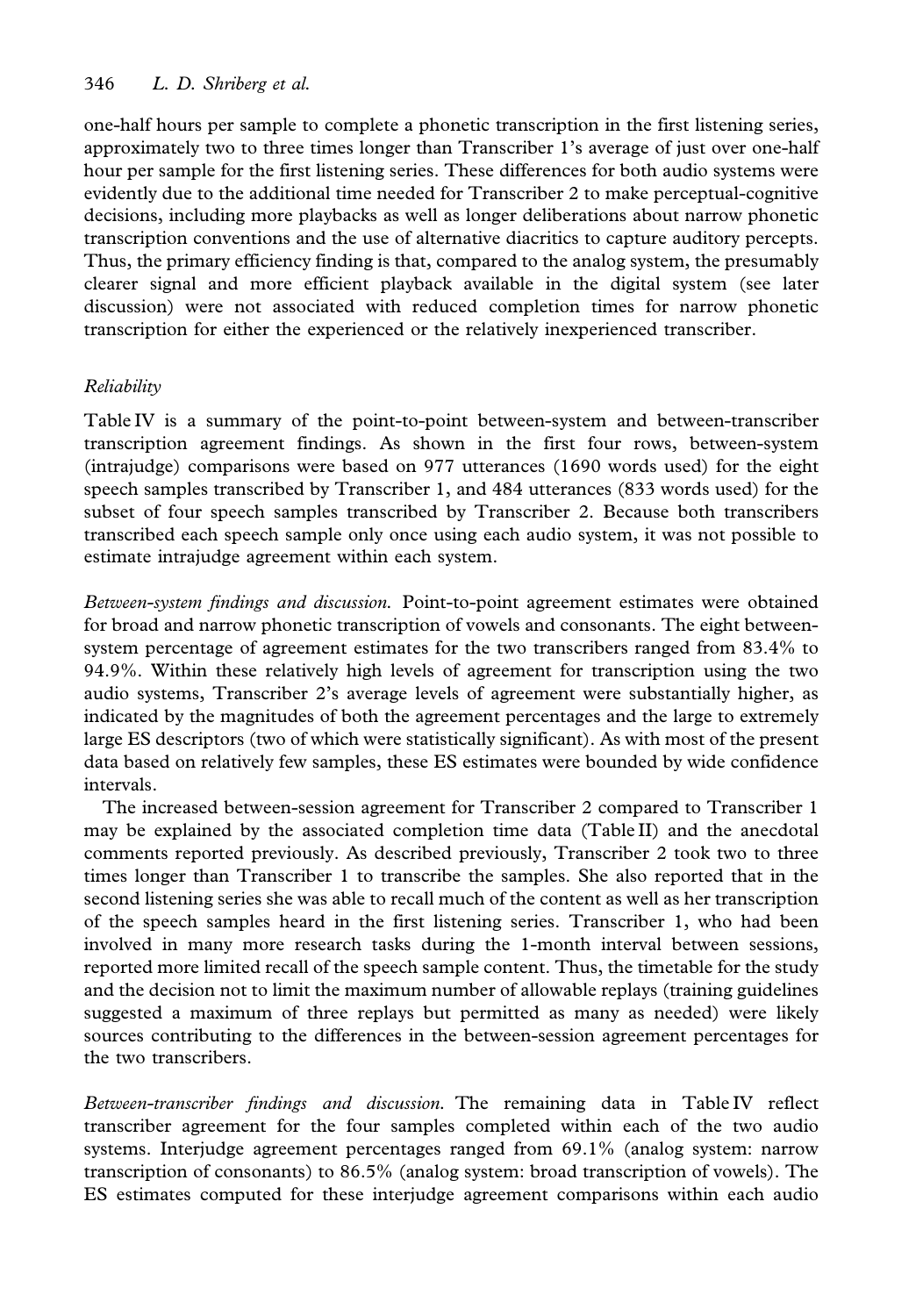|                                               |                             |          |                  | Between-System Agreement |        |                                 |                         |                          |         | Between-Transcriber Agreement |       |            |
|-----------------------------------------------|-----------------------------|----------|------------------|--------------------------|--------|---------------------------------|-------------------------|--------------------------|---------|-------------------------------|-------|------------|
|                                               |                             |          | Cohen's          | Confidence Interval      |        |                                 |                         |                          | Cohen's | Confidence Interval           |       |            |
| Data Set                                      | Trans. 1                    | Trans. 2 | $\boldsymbol{d}$ | Lower                    | Upper  | <b>Effect Size</b>              | Analog                  | Digital                  | d       | Lower                         | Upper | Descriptor |
| No. of<br>transcripts                         | 8                           | 4        |                  |                          |        |                                 | 4                       | $\overline{4}$           |         |                               |       |            |
| No. of<br>utterances                          | 977                         | 484      |                  |                          |        |                                 | 484                     | 484                      |         |                               |       |            |
| No. of possible<br>words                      | 2713                        | 1404     |                  |                          |        |                                 | 1404                    | 1404                     |         |                               |       |            |
| No. of words<br>used                          | 1690                        | 833      |                  |                          |        |                                 | 825                     | 815                      |         |                               |       |            |
| Point-by-point Agreement (%)<br><b>Vowels</b> |                             |          |                  |                          |        |                                 |                         |                          |         |                               |       |            |
| <b>Broad</b><br>transcription                 | 90.3 $(2.1)^a$ 94.9 $(1.5)$ |          | $-2.19*^{b}$     | $-3.94$                  | $-.44$ | Extremely<br>Large <sup>c</sup> |                         | $86.5(3.5)$ $85.4(4.0)$  | .25     | $-1.14$                       | 1.65  | Small      |
| Narrow<br>transcription<br><b>Consonants</b>  | 83.4 (3.8) 90.9 (1.7)       |          | $-2.21*$         | $-3.97$                  | $-.45$ | Extremely<br>Large              |                         | $80.3(4.8)$ 78.2 $(4.3)$ | .40     | $-1.00$                       | 1.80  | Small      |
| <b>Broad</b><br>transcription                 | 88.6 (3.6) 93.0 (2.3)       |          | $-1.27$          | $-2.78$                  | .25    | Very Large                      |                         | 76.1(9.8)78.1(6.5)       | $-.21$  | $-1.60$                       | 1.18  | Small      |
| Narrow<br>transcription                       | 83.5 (3.2) 88.1 (4.8)       |          | $-.98$           | $-2.45$                  | .49    | Large                           | $69.1(10.6)$ 71.5 (7.3) |                          | $-.23$  | $-1.62$                       | 1.16  | Small      |

Table IV. Between-system and between-transcriber agreement in phonetic transcriptions using analog and digital audio systems.

<sup>a</sup>Standard deviations for the mean agreement percentages are enclosed in parentheses. <sup>b</sup>Significant effect sizes (p<.05) are indicated by an asterisk. <sup>c</sup>See text for key to effect size descriptors.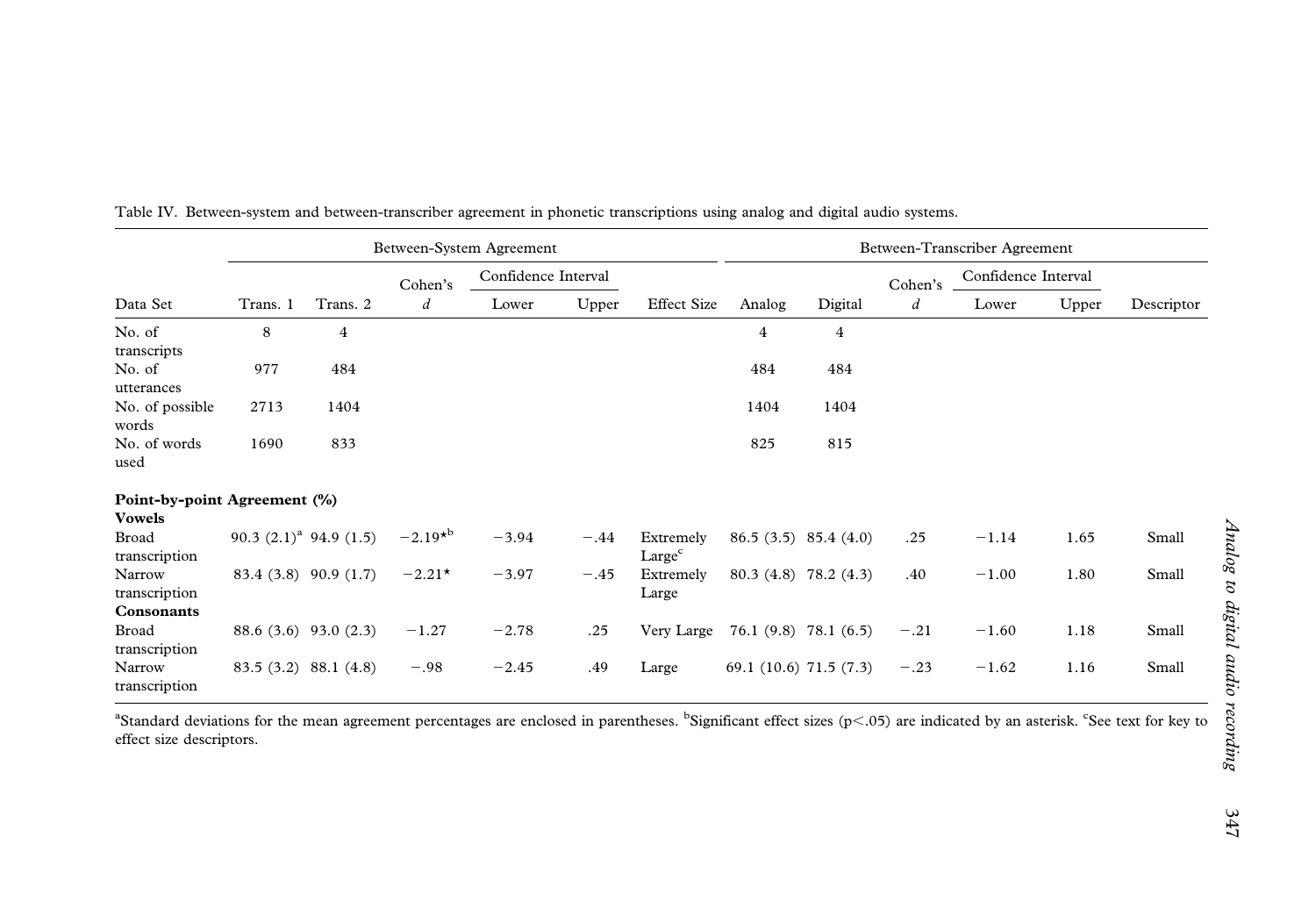system were small, with none meeting criteria for statistical significance. Thus, for the total of four speech samples, transcribers' interjudge agreement was not significantly higher for transcription completed with the digital system compared to the analog audio system.

In addition to the summary statistics shown in Table IV, the agreement software provided detailed information aggregated by place-manner features, phonemes, and diacritics. These outputs were examined in an attempt to identify the primary sources of disagreements in the summary transcription agreement findings reported above. Table V is a summary of findings, organized by target consonant or rhotic vowel sound (top section) and target manner feature (bottom section). The between-system (i.e., analog, digital) agreement percentages for each set of comparisons are rank-ordered from highest to lowest, based on the mean narrow transcription percentages from both transcribers (calculated as the sum of the means for each transcriber, divided by two). Thus, for example, the  $\sqrt{3}$ phoneme was ranked as the most challenging sound to transcribe reliably (ranked 25th), based on the average percentage of analog-digital agreement for the two transcribers using narrow phonetic transcription (61.2%).

A methodological constraint on the interpretation of data in Table V warrants comment. The number of occurrences of the 23 target consonants and two target rhotics in the eight samples transcribed by Transcriber 1 ranged from three to 285 tokens. A comparably wide range of target phoneme tokens  $(1-157)$  occurred within the four conversational speech samples transcribed by Transcriber 2. In addition to the low distributional rates of occurrence in conversational speech for certain phonemes (cf. Shriberg & Kent, 2003: Appendix B), consonants most likely to be misarticulated may have had low target occurrence rates in certain transcripts due to intelligibility constraints and possibly to speaker avoidance constraints. Thus, interpretation of the summary and especially the perphoneme transcription agreement figures for analog versus digital audio systems is constrained by the number of occurrences for which such reliability estimates were computed. Notably, for example, interpretation of the agreement percentages for the highest ( $\langle \mathrm{d}\mathrm{z}\rangle$ ) and lowest ( $\int \int \sqrt{s'}$ ) ranked phonemes in Table V should be tempered by this constraint.

All of the summary (Table IV) and phoneme and feature (Table V) transcription agreement percentages for analog-digital system comparisons are within the ranges of point-to-point agreement estimates reported for analog-based transcription of children with mild to severe speech disorders of unknown origin (cf. Shriberg & Lof, 1991; McSweeny & Shriberg, 1995). Specifically, narrow transcription agreement percentages for a small group of phonemes are often no higher than the mid- to high-60s, especially when transcribing the most challenging speech samples, using a large array of diacritic symbols to describe error and non-error allophones. Thus, keeping in mind the two methodological constraints noted above, the audio signal available in the digital system was not associated with greater interjudge agreement. As noted earlier, intrajudge agreement using each of the audio systems was not estimated in the present design. However, it is clear that alternative diacritic description of speech (i.e., narrow phonetic transcription) was the major source of variance within each of the two audio systems. Three aspects of the data support this interpretation.

First, examination of diacritic summaries indicated that both transcribers used the typically large number of diacritics needed to describe the clinical and non-clinical distortions that occur in children with moderate to severe speech delay (cf. Shriberg, 1993: Appendix). For the four samples transcribed by both transcribers, Transcriber 1 used 220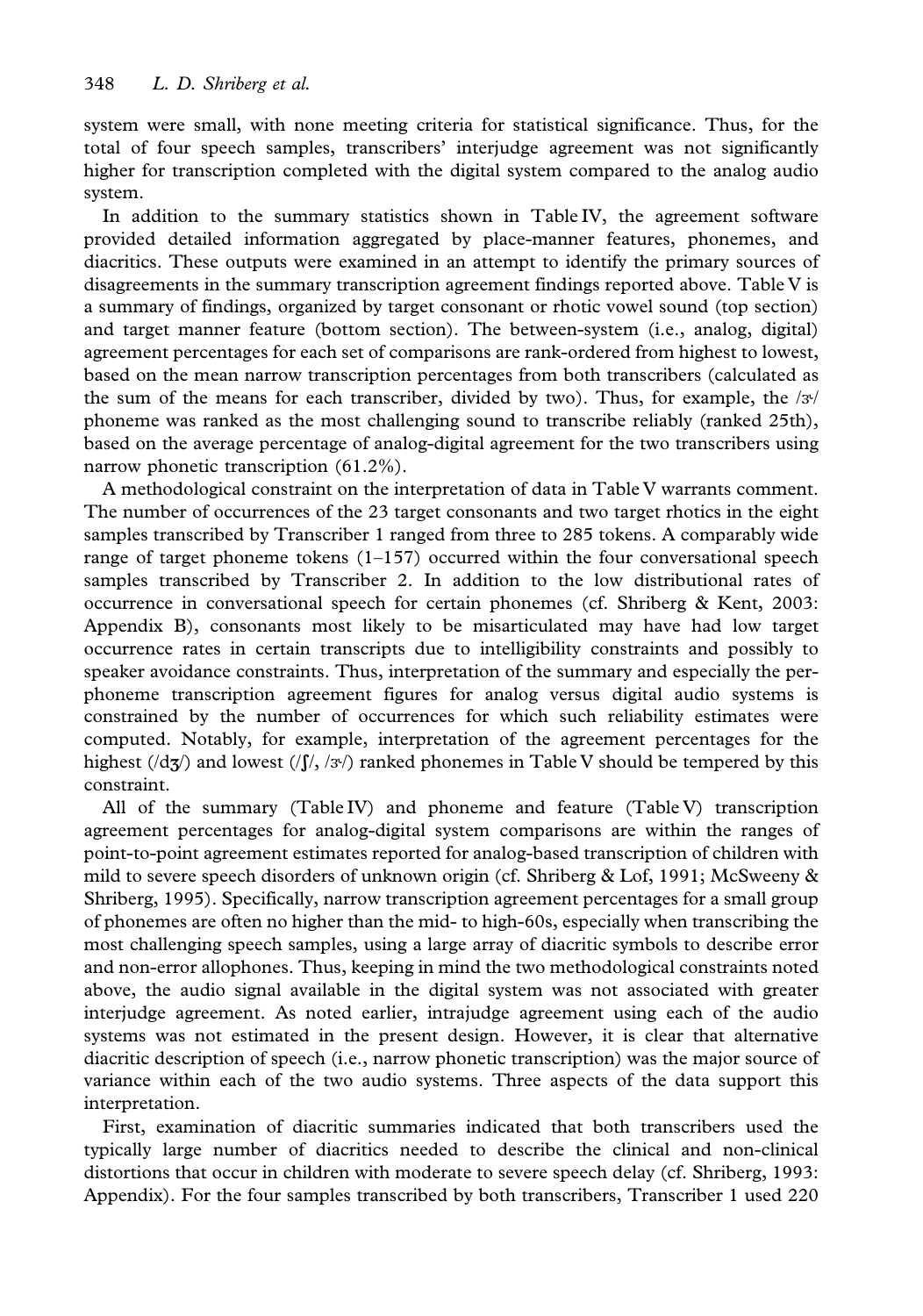|                |            |              | Rank Ordered Agreement by Target Consonant Sound <sup>a</sup> |                |                               |        |                |              |                              |
|----------------|------------|--------------|---------------------------------------------------------------|----------------|-------------------------------|--------|----------------|--------------|------------------------------|
|                | Target     |              | Mean of Both<br>Transcribers                                  |                | Transcriber 1 (eight samples) |        |                |              | Transcriber 2 (four samples) |
| Rank           | Sound      | <b>Broad</b> | Narrow                                                        | $\mathbf n$    | <b>Broad</b>                  | Narrow | n              | <b>Broad</b> | Narrow                       |
| $\mathbf{1}$   | /dz/       | 100.0        | 100.0                                                         | 3              | 100.0                         | 100.0  | $\overline{2}$ | 100.0        | 100.0                        |
| 2              | /w/        | 100.0        | 98.7                                                          | 113            | 100.0                         | 97.3   | 48             | 100.0        | 100.0                        |
| 3              | /h/        | 99.3         | 98.6                                                          | 136            | 98.5                          | 97.1   | 72             | 100.0        | 100.0                        |
| $\overline{4}$ | /b/        | 98.9         | 96.6                                                          | 92             | 97.8                          | 96.7   | 56             | 100.0        | 96.4                         |
| 5              | /ij/       | 96.6         | 94.0                                                          | 67             | 95.5                          | 92.5   | 44             | 97.7         | 95.5                         |
| 6              | /n/        | 97.6         | 93.4                                                          | 285            | 96.5                          | 91.6   | 147            | 98.6         | 95.2                         |
| 7              | /d/        | 94.2         | 93.3                                                          | 118            | 95.8                          | 94.1   | 53             | 92.5         | 92.5                         |
| 8              | /m/        | 95.6         | 92.1                                                          | 167            | 93.4                          | 89.8   | 87             | 97.7         | 94.3                         |
| 9              | $\sqrt{s}$ | 94.6         | 89.7                                                          | 169            | 95.3                          | 90.5   | 98             | 93.9         | 88.8                         |
| 10             | $/t \int$  | 88.8         | 88.8                                                          | 26             | 84.6                          | 84.6   | 14             | 92.9         | 92.9                         |
| 11             | /k/        | 90.2         | 87.5                                                          | 125            | 92.0                          | 88.0   | 69             | 88.4         | 87.0                         |
| 12             | /p/        | 96.7         | 87.4                                                          | 114            | 96.5                          | 87.7   | 62             | 96.8         | 87.1                         |
| 13             | /g/        | 90.3         | 87.0                                                          | 47             | 87.2                          | 87.2   | 15             | 93.3         | 86.7                         |
| 14             | v          | 82.8         | 82.8                                                          | 14             | 92.9                          | 92.9   | 11             | 72.7         | 72.7                         |
| 15             | /t/        | 91.4         | 79.6                                                          | 223            | 89.2                          | 78.9   | 157            | 93.6         | 80.3                         |
| 16             | /f/        | 78.6         | 78.6                                                          | 21             | 90.5                          | 90.5   | 9              | 66.7         | 66.7                         |
| 17             | /r/        | 87.5         | 76.7                                                          | 127            | 85.0                          | 69.3   | 69             | 89.9         | 84.1                         |
| 18             | /n/        | 79.3         | 75.7                                                          | 14             | 78.6                          | 71.4   | 10             | 80.0         | 80.0                         |
| 19             | z          | 91.4         | 74.3                                                          | 98             | 89.8                          | 69.4   | 43             | 93.0         | 79.1                         |
| 20             | $/\theta$  | 78.6         | 71.5                                                          | $\overline{7}$ | 57.1                          | 42.9   | 5              | 100.0        | 100.0                        |
| 21             | $\sqrt{3}$ | 75.9         | 69.2                                                          | 20             | 60.0                          | 55.0   | 12             | 91.7         | 83.3                         |
| 22             | $\sqrt{1}$ | 82.3         | 67.2                                                          | 64             | 73.4                          | 50.0   | 90             | 91.1         | 84.4                         |
| 23             | $\delta$   | 66.7         | 66.7                                                          | 41             | 63.4                          | 63.4   | 10             | 70.0         | 70.0                         |
| 24             | $\int$     | 66.7         | 66.7                                                          | 3              | 33.3                          | 33.3   | $\mathbf{1}$   | 100.0        | 100.0                        |
| 25             | $\sqrt{3}$ | 83.4         | 61.2                                                          | 11             | 66.7                          | 55.6   | 3              | 100.0        | 66.7                         |
|                | М          | 88.3         | 83.1                                                          | 84.2           | 84.5                          | 78.8   | 47.5           | 92.0         | 87.3                         |
|                | <b>SD</b>  | 9.9          | 11.7                                                          | 74.4           | 16.7                          | 19.0   | 44.1           | 9.7          | 10.6                         |

Table V. Rank-ordered disagreement findings for transcription completed using the two audio systems. Rank ordering is based on the mean agreement for both transcribers for narrow transcription.

Rank Ordered Agreement by Target Manner Feature

|              | Target    |              | Mean of Both<br><b>Transcribers</b> |       | Transcriber 1<br>(eight samples) |        |       | Transcriber 2<br>(four samples) |        |
|--------------|-----------|--------------|-------------------------------------|-------|----------------------------------|--------|-------|---------------------------------|--------|
| Rank         | Class     | <b>Broad</b> | Narrow                              | n     | <b>Broad</b>                     | Narrow | n     | <b>Broad</b>                    | Narrow |
| $\mathbf{1}$ | glide     | 98.6         | 96.7                                | 180   | 98.3                             | 95.6   | 92    | 98.9                            | 97.8   |
| 2            | nasal     | 96.2         | 92.3                                | 466   | 94.8                             | 90.3   | 244   | 97.5                            | 94.3   |
| 3            | affricate | 90.0         | 90.0                                | 29    | 86.2                             | 86.2   | 16    | 93.8                            | 93.8   |
| 4            | stop      | 93.4         | 86.8                                | 719   | 92.9                             | 87.2   | 412   | 93.9                            | 86.4   |
| 5            | fricative | 92.0         | 86.7                                | 489   | 91.2                             | 84.9   | 249   | 92.8                            | 88.4   |
| 6            | liquid    | 85.9         | 73.6                                | 191   | 81.2                             | 62.8   | 159   | 90.6                            | 84.3   |
|              | M         | 92.7         | 87.7                                | 345.7 | 90.8                             | 84.5   | 195.3 | 94.6                            | 90.8   |
|              | <b>SD</b> | 4.5          | 7.8                                 | 255.4 | 6.2                              | 11.3   | 138.8 | 3.1                             | 5.2    |

<sup>a</sup> Excluding the infrequent / $\zeta$ / but including the two rhotic vowels / $\zeta$ / and / $\partial\psi$ .

diacritics when transcribing with the analog system and 203 with the digital system (an 8% decrease), averaging approximately 55 and 51 diacritics per sample, respectively. For the same samples, Transcriber 2 used 291 diacritics with the analog system and 332 with the digital system (a 14% increase), averaging approximately 73 and 83 diacritics, respectively, per sample.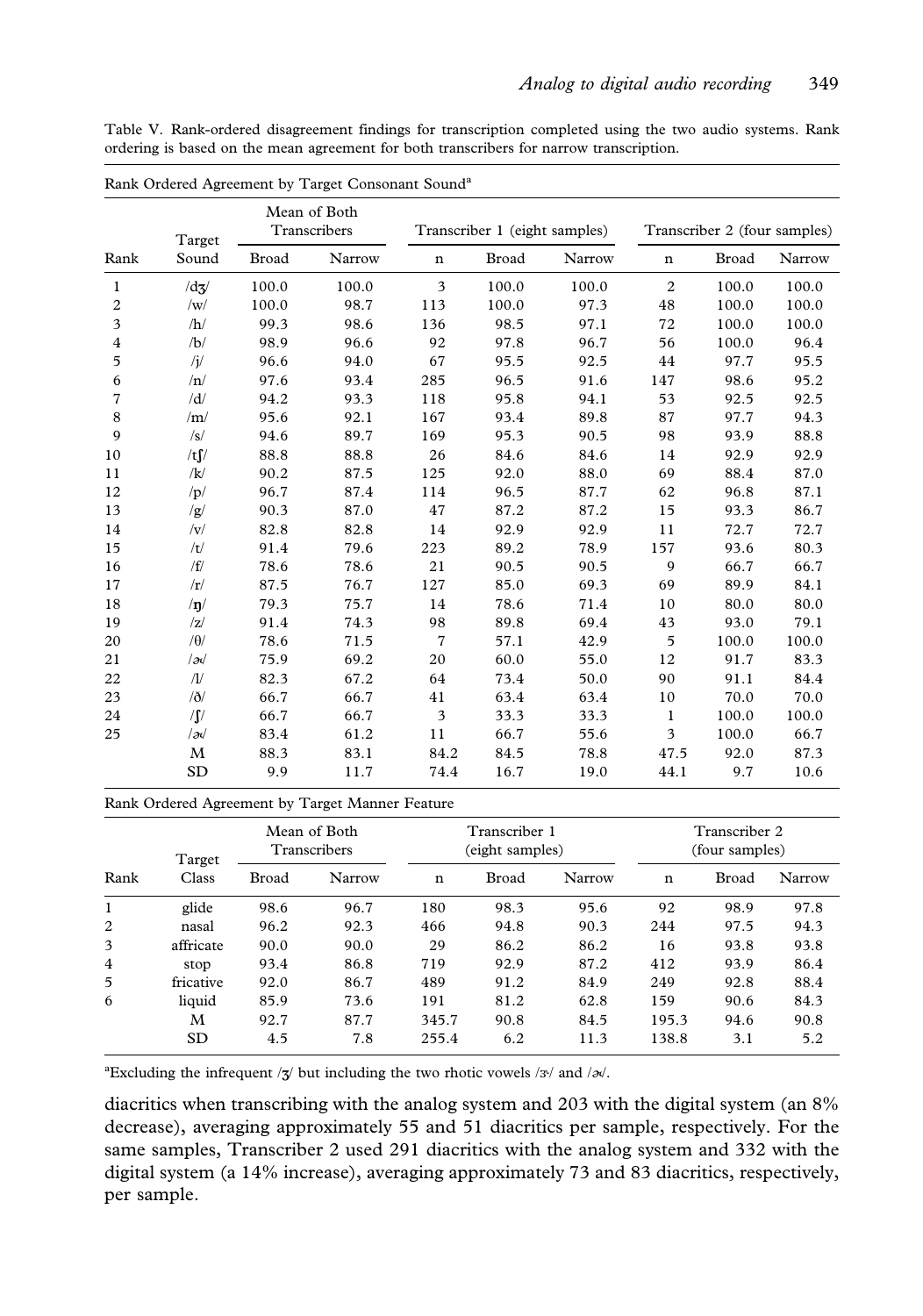Second, as shown in Table V, the greatest agreement discrepancies between broad and narrow transcription occurred on target sounds that have a variety of error and non-error allophones. For example, the large differences in the broad and narrow agreement percentages for the /z/ phoneme, and for fricatives as a manner class, are associated with the many error (e.g., dentalized, lateralized) and non-error (e.g., palatalized, retroflexed) allophones produced by children with speech sound disorders (cf. Shriberg, 1993: Appendix). The relatively large differences in the broad versus narrow agreement percentages for /t/ were associated with narrow transcription of the several non-error allophonic variations of /t/ (e.g., aspirated/unaspirated, released/unreleased, frictionalized).

A third source of support indicating that diacritic use was the primary source of disagreements in both systems concerns the rank-ordering of analog/digital agreement as listed in Table V. The order of entries in the Target Sound column is highly concordant with the order of consonant acquisition in both typical and atypical speakers. That is, later acquired sounds are more often in error, including distortion error-types that require diacritic-level (i.e., narrow) transcription to describe. Rather than per-sound or per-feature concordance, however, the order of entries in the Target Sound column is consistent with the division of speech acquisition into three developmental sound classes termed the Early-8  $(\langle m \rangle, \langle b \rangle, \langle j \rangle, \langle n \rangle, \langle w \rangle, \langle d \rangle, \langle p \rangle, \langle h \rangle)$ , Middle-8  $(\langle t \rangle, \langle n \rangle, \langle k \rangle, \langle g \rangle, \langle f \rangle, \langle v \rangle, \langle t \rangle)$ , and Late-8  $(\langle f \rangle, \langle k \rangle, \langle k \rangle, \langle k \rangle, \langle k \rangle, \langle k \rangle)$  $/ \theta / \sqrt{s}$ , /z/, / $\delta / \sqrt{l}$ , /r/, /z/) sounds (Shriberg, 1993). Validity data for the construct of similar developmental classes in children with both typical speech and speech delay of unknown origin indicate that the eight sounds of each class are acquired before all of the sounds of each later developing class (Shriberg, 1993). As shown in table 5, the order of sounds based on transcription agreement using analog and digital systems is generally concordant  $(concordance=87.5%)$  with the eight sounds listed above for each of the three developmental sound classes. The only three exceptions (excluding the two rhotic vowels) for the 24 consonants are  $\frac{d\mathbf{x}}{d\mathbf{x}}$  (which is based on only a few tokens),  $\frac{d\mathbf{x}}{d\mathbf{x}}$ , and  $\frac{d\mathbf{x}}{d\mathbf{x}}$ . Notice also that the ordering of agreement by manner features at the bottom of Table V generally follows the developmental order of speech acquisition.

To summarize, these quantitative agreement analyses indicated that transcribers obtained the same levels of interjudge agreement using analog versus digital audio systems that investigators have reported for transcription agreement within and between analog systems. Until estimates can be obtained from larger-scale studies in which many samples are transcribed at least twice by many transcribers using a variety of digital compared to analog systems, the present data do not allow conclusions about the likelihood of enhanced transcriber reliability using digital systems. However, the last section of this report provides some qualitative information supporting this possibility.

## Prosody-voice coding

Following standard procedures for the screening instrument used in this study, prosodyvoice data were obtained from the first 24 utterances in the sample that were classified as eligible for prosody-voice coding (Shriberg et al., 1990). As noted previously, glossing a conversational speech sample for the purpose of prosody-voice coding includes a set of procedures to exclude utterances that are not appropriate to code due to technical, behavioral, or linguistic factors (e.g., microphone distance, examiner overtalk). For two of the eight participants, this resulted in only 16 utterances available for prosody-voice coding. It is important to note that although the speech samples in the present study purposely over-sampled more severely involved children, utterances with inappropriate prosody are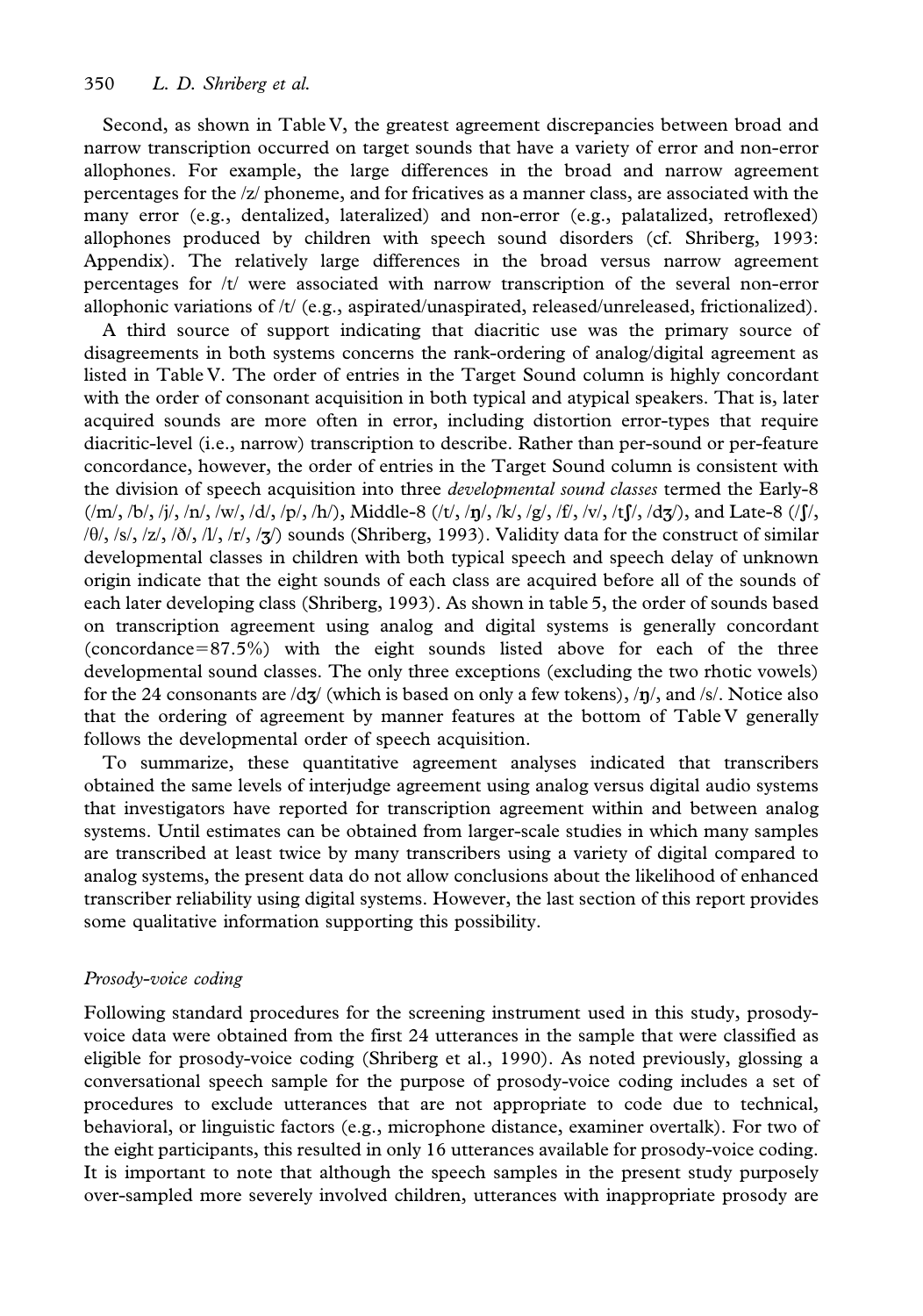characteristically infrequent in children with speech delay of unknown origin, at all levels of severity of speech sound involvement (Shriberg & Kwiatkowski, 1994).

Completion time analyses. Table II includes the completion time data for prosody-voice coding of the eight or four samples completed by each transcriber using the two audio systems. Average prosody-voice coding times for the second compared to the first listening series for Transcriber 1 (15.0 min, 16.3 min, respectively) and Transcriber 2 (34.5 min, 39.3 min) were shorter, with small (0.27) and medium (0.64) ESs associated respectively with these differences. As found for glossing and phonetic transcription completion times, Transcriber 2 averaged over twice as long to complete prosody-voice coding of the subset of four speech samples as Transcriber 1.

As tabulated by audio system, both transcribers took less time to complete prosody-voice coding with the digital compared to the analog system, although neither of the ESs was statistically significant. Transcriber 1 averaged 16.0 min using the analog system and 15.3 min using the digital system ( $ES=0.15$ ; negligible). Transcriber 2 averaged 40.5 min using the analog system and 33.3 min using the digital system  $(ES=1.10;$  very large). As shown in the individual sample comparisons in Table II, Transcriber 2 appeared to have substantially reduced prosody-voice coding times for at least one of the four speech samples using the digital (36 min) compared to the analog (51 min) system.

Between-system agreement. Table VI is a summary of the point-to-point prosody-voice agreement data obtained for each transcriber. Once again, these comparisons estimate the intrajudge agreement for transcribers coding participants' prosody-voice characteristics using the digital compared to the analog system. Because inappropriate prosody-voice behaviors occur relatively infrequently in children with speech delay (with the exception of the frequent vocal roughness coded as inappropriate laryngeal quality), the second and third rows in Table VI provide the number of utterances coded as inappropriate for each variable using the two audio systems. For this reason as well, ES estimates on the betweensystem agreement were deemed inappropriate.

The agreement percentages in the bottom row of Table VI indicate generally high rates of agreement using the digital compared to the analog system. As noted previously, however, these percentages are heavily weighted by the low occurrence of utterances with

|                           |                             |      |      | Prosody         |                 |                 |                 |                 |                 | Voice           |                 |                 |      |           |
|---------------------------|-----------------------------|------|------|-----------------|-----------------|-----------------|-----------------|-----------------|-----------------|-----------------|-----------------|-----------------|------|-----------|
|                           | Phrasing                    |      |      | Rate            | <b>Stress</b>   |                 | Loudness        |                 |                 | Pitch           | Ouality         | Laryngeal       |      | Resonance |
|                           | Tr 1 <sup>a</sup> Tr 2 Tr 1 |      |      | Tr <sub>2</sub> | Tr <sub>1</sub> | Tr <sub>2</sub> | Tr <sub>1</sub> | Tr <sub>2</sub> | Tr <sub>1</sub> | Tr <sub>2</sub> | Tr <sub>1</sub> | Tr <sub>2</sub> |      | Tr 1 Tr 2 |
| Total                     | 184                         | 88   | 184  | 88              | 184             | 88              | 184             | 88              | 183             | 88              | 183             | 88              | 184  | 88        |
| <b>Utterances</b>         |                             |      |      |                 |                 |                 |                 |                 |                 |                 |                 |                 |      |           |
| Coded                     |                             |      |      |                 |                 |                 |                 |                 |                 |                 |                 |                 |      |           |
| Inappropriate Codes       |                             |      |      |                 |                 |                 |                 |                 |                 |                 |                 |                 |      |           |
| Analog                    | 26                          | 14   | 7    | 5               | 20              | 21              | 7               | 7               | 4               | 2               | 40              | 5               | 21   | 4         |
| Digital                   | 25                          | 13   | 6    | 3               | 9               | 22              | 7               | 9               | 4               | 2               | 48              | 6               | 8    | 6         |
| Agreement 99.5<br>$(\% )$ |                             | 98.9 | 98.4 | 97.7            | 92.4            | 80.7            | 97.8            | 97.7            | 98.9            | 100.0           | 86.9            | 96.6            | 89.7 | 97.7      |

Table VI. Number of inappropriate prosody-voice codes perceived by transcribers using the analog and digital audio systems.

 ${}^{a}$ Tr 1=Transcriber 1; Tr 2=Transcriber 2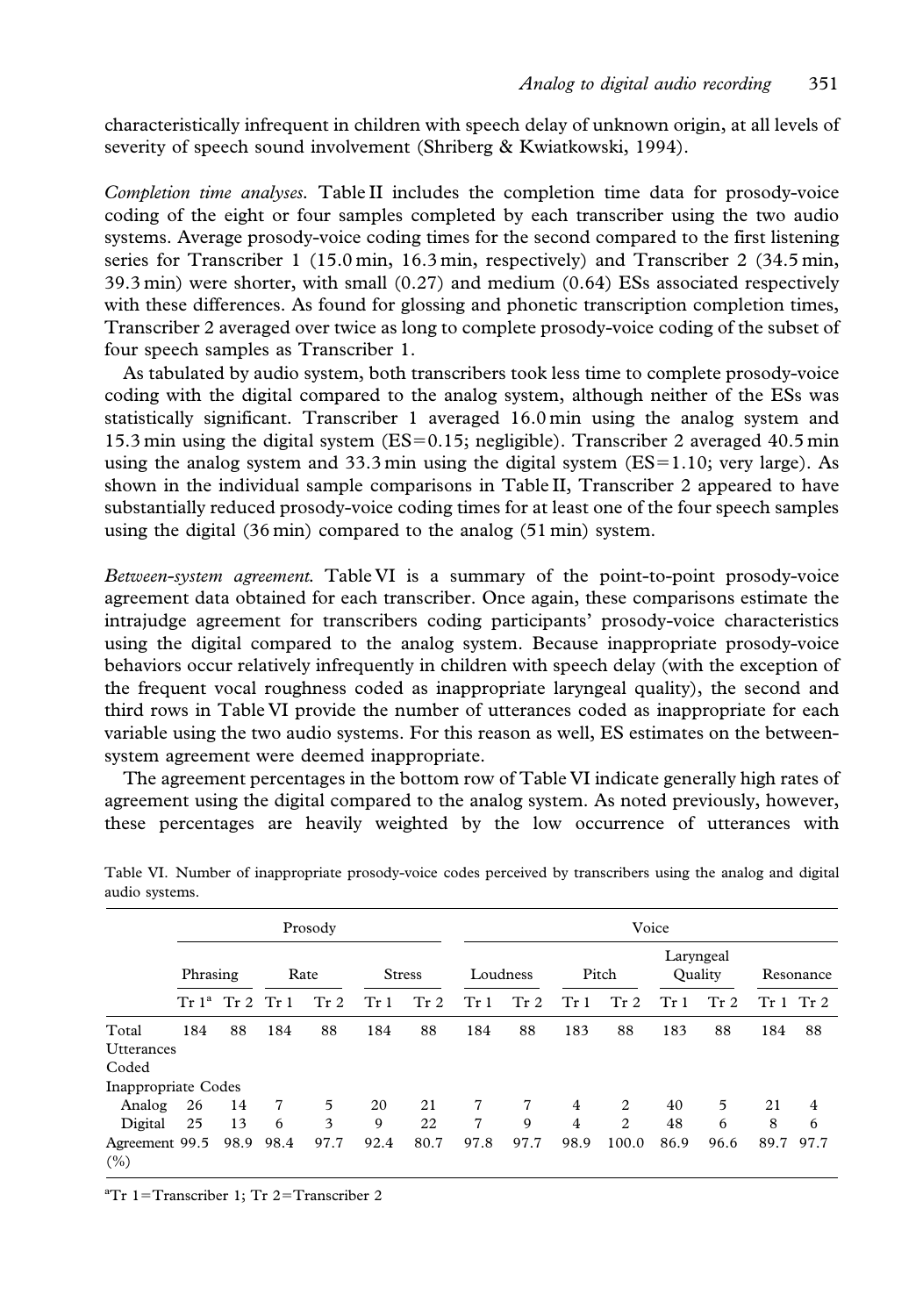inappropriate prosody-voice. A more sensitive comparison of possible analog/digital differences is provided in the middle two rows in Table VI, which include the number of utterances coded as inappropriate for each variable using the two audio systems. The intrajudge data are fairly similar for most comparisons, excepting Transcriber 1's analog/ digital data for Stress and Resonance. For both variables, Transcriber 1 coded fewer utterances as inappropriate using the digital system. Discussion of these findings is deferred to the last section, which provides qualitative data on the transcribers' observations and preferences.

## Validity

A series of 24 speech and prosody-voice profile outputs from the software suite (Shriberg et al., 2001) provided statistical comparisons of findings based on transcription and prosody-voice coding data, using the digital compared to the analog audio system. These comparisons were viewed as concurrent validity estimates, because they tested whether children's speech and prosody-voice scores based on the digital system differed from their severity scores based on the analog system (i.e., as indicated by the magnitude of effect sizes). The speech profiles included comparisons of targets cross-tabulated by several types of linguistic units, including (a) class (sonorants, obstruents; consonants, vowels/ diphthongs), (b) feature (place, manner, voicing), (c) context (singletons, clusters, position in word), (d) phoneme (individual sounds), (e) speech error type (omission, substitution, distortion), (f) natural process (e.g., final consonant deletion), and (g) error (e.g., dentalized sibilants) and non-error (e.g., palatalized sibilants) allophone. The prosodyvoice profiles, as described previously, included scores in seven suprasegmental domains and subtypes within each domain.

Table VII is a summary of representative findings from these comparisons based on transcripts generated with the analog versus digital audio system. For each of the two transcribers, descriptive and inferential statistics are provided for analog/digital comparisons on eight speech severity/typology metrics, their subscales, and seven prosody-voice domains. These metrics have been described elsewhere (Shriberg, Austin, Lewis, McSweeny, & Wilson, 1997a, b). Essentially, scores on five of the first eight measures and their subscales (PCC, PCI, PVC, PPC, II), as well as the seven prosody-voice subscales, indicate the percentage of correct or appropriate responses in each domain. Scores on the three error type metrics (POE, PSE, PDE) indicate the percentage of incorrect responses associated with each type of error (omission, substitution, distortion).

Overall, the descriptive and inferential statistical data in Table VII support the concurrent validity of scores obtained with the digital system compared to the analog system. First, the means for the digitally-based compared to the analog-based severity and error-type indices were generally within a few percentage points of each other and within the standard error of measurement for these metrics, as reported elsewhere (Shriberg et al., 1997a). Second, the effect sizes associated with these descriptive data ranged from negligible to medium, with none reaching the level of large or greater. Of the 36 severity comparisons in Table VII (i.e., excluding the three error type comparisons for each transcriber), there was, however, a trend for lower speech competency scores obtained with the digital audio system (i.e., indicating less competence) than those obtained with the analog system. Specifically, 25 of 36 comparisons (69%) were lower. Third, with multiple comparisons using a liberal parametric statistic to test for significant differences on as few as four sample comparisons (comparable to a  $t$  test), none of the Hedges' corrected 95%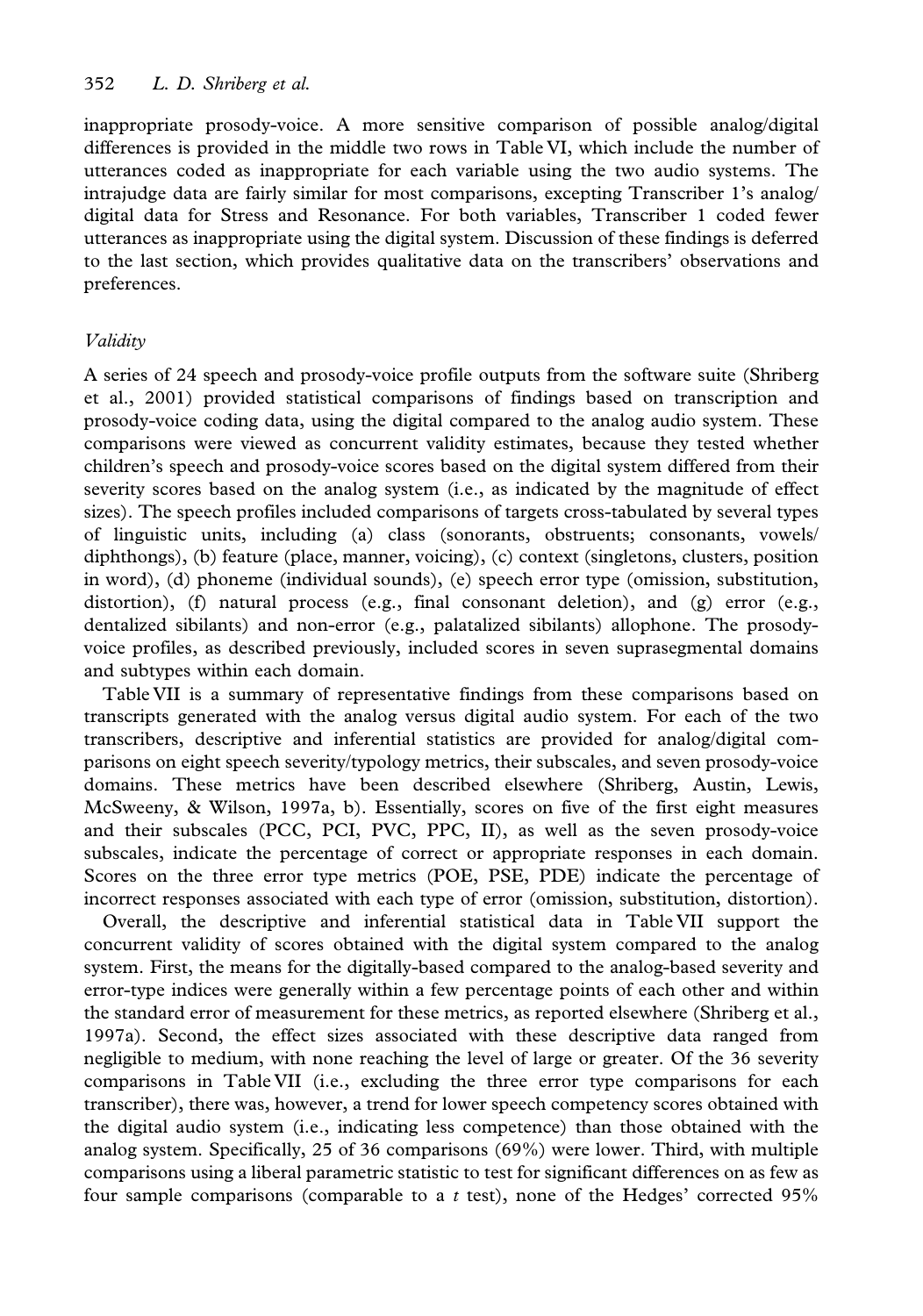|                                 |      |           |         | Transcriber 1 |      |                                    |             |        |           |         | Transcriber 2 |      |            |               |
|---------------------------------|------|-----------|---------|---------------|------|------------------------------------|-------------|--------|-----------|---------|---------------|------|------------|---------------|
|                                 |      | Analog    | Digital |               |      | Comparison                         |             | Analog |           | Digital |               |      | Comparison |               |
| Variable                        | M    | <b>SD</b> | M       | <b>SD</b>     |      | ES <sup>a</sup> Desc. <sup>b</sup> | $p^{\rm c}$ | M      | <b>SD</b> | M       | <b>SD</b>     | ES   | Desc.      | $\mathcal{P}$ |
| <b>Consonants</b><br><b>PCC</b> |      |           |         |               |      |                                    |             |        |           |         |               |      |            |               |
| Early-8                         | 84.1 | 8.6       | 82.7    | 9.4           | 0.14 | N                                  | .77         | 88.7   | 7.3       | 87.6    | 7.8           | 0.13 | N          | .84           |
| Middle-8                        | 61.4 | 23.1      | 58.6    | 25.4          | 0.11 | N                                  | .82         | 71.2   | 11.2      | 64.8    | 9.9           | 0.53 | M          | .42           |
| Late-8                          | 35.5 | 19.2      | 33.5    | 19.7          | 0.10 | N                                  | .84         | 43.1   | 8.2       | 38.5    | 9.6           | 0.46 | S          | .49           |
| Total                           | 63.5 | 13.6      | 61.3    | 14.5          | 0.15 | N                                  | .76         | 70.3   | 7.8       | 66.8    | 8.0           | 0.39 | S          | .55           |
| PCI                             |      |           |         |               |      |                                    |             |        |           |         |               |      |            |               |
| Early-8                         | 97.7 | 4.7       | 97.7    | 4.7           | 0.00 | N                                  | 1.00        | 98.4   | 3.1       | 96.9    | 6.3           | 0.27 | S          | .67           |
| Middle-8                        | 77.3 | 21.2      | 73.6    | 26.2          | 0.15 | N                                  | .76         | 76.7   | 25.8      | 71.7    | 22.8          | 0.18 | N          | .78           |
| Late-8                          | 79.1 | 14.0      | 68.5    | 18.1          | 0.62 | M                                  | .21         | 85.4   | 8.9       | 81.4    | 9.2           | 0.38 | S          | .56           |
| Total                           | 85.6 | 10.5      | 81.1    | 13.5          | 0.35 | S                                  | .47         | 87.6   | 8.8       | 84.1    | 11.1          | 0.30 | S          | .64           |
| POE                             | 14.2 | 8.4       | 14.6    | 8.9           | 0.04 | N                                  | .93         | 6.6    | 4.1       | 8.5     | 5.2           | 0.35 | S          | .59           |
| <b>PSE</b>                      | 17.2 | 7.3       | 19.1    | 7.0           | 0.25 | S                                  | .60         | 14.5   | 5.8       | 16.3    | 4.8           | 0.29 | S          | .66           |
| <b>PDE</b>                      | 5.1  | 1.5       | 5.0     | 1.5           | 0.07 | N                                  | .89         | 8.6    | 1.7       | 8.4     | 1.2           | 0.08 | N          | .90           |
| <b>Vowels/Diphthongs</b>        |      |           |         |               |      |                                    |             |        |           |         |               |      |            |               |
| <b>PVC</b>                      | 93.3 | 2.2       | 92.1    | 2.5           | 0.50 | M                                  | .31         | 93.5   | 2.8       | 92.9    | 2.0           | 0.19 | N          | .77           |
| <b>Phonemes and Words</b>       |      |           |         |               |      |                                    |             |        |           |         |               |      |            |               |
| <b>PPC</b>                      | 75.5 | 8.6       | 73.6    | 9.4           | 0.19 | N                                  | .69         | 79.5   | 5.2       | 77.2    | 5.2           | 0.39 | S          | .55           |
| $_{\rm II}$                     | 84.9 | 13.2      | 86.2    | 10.5          | 0.10 | N                                  | .84         | 87.5   | 14.3      | 89.2    | 10.3          | 0.12 | N          | .85           |
| <b>PVSP</b>                     |      |           |         |               |      |                                    |             |        |           |         |               |      |            |               |
| Phrasing                        | 85.9 | 5.4       | 86.5    | 6.2           | 0.08 | N                                  | .86         | 84.4   | 4.0       | 85.4    | 5.4           | 0.19 | N          | .77           |
| Rate                            | 96.1 | 4.8       | 96.9    | 3.7           | 0.17 | N                                  | .72         | 93.8   | 5.4       | 96.4    | 2.6           | 0.53 | M          | .42           |
| <b>Stress</b>                   | 88.8 | 5.8       | 86.5    | 9.1           | 0.29 | S                                  | .55         | 77.1   | 15.8      | 74.0    | 14.2          | 0.18 | N          | .78           |
| Loudness                        | 96.4 | 5.7       | 96.4    | 4.7           | 0.00 | N                                  | 1.00        | 92.2   | 6.0       | 89.6    | 5.4           | 0.40 | S          | .54           |
| Pitch                           | 97.9 | 3.3       | 97.9    | 3.9           | 0.01 | N                                  | .98         | 97.9   | 4.2       | 97.9    | 4.2           | 0.00 | N          | 1.00          |
| Laryngeal                       | 78.4 | 15.7      | 73.9    | 22.3          | 0.22 | S                                  | .65         | 94.8   | 6.3       | 93.8    | 7.2           | 0.13 | N          | .83           |
| Resonance                       | 87.2 | 17.2      | 95.3    | 5.7           | 0.60 | M                                  | .23         | 94.3   | 8.9       | 91.7    | 11.8          | 0.22 | S          | .74           |

Table VII. Summary of the validity findings for speech and prosody-voice data obtained using analog versus digital audio systems.

<sup>a</sup>ES=Effect Size (Cohen's d-Hedges corrected; Cohen 1988). <sup>b</sup>Desc.=Descriptor (N=Negligible, S=Small, M=Medium, L=Large, V=Very Large, E=Extremely Large; see text for key for these descriptors). <sup>c</sup>All values were non-significant.

confidence interval tests were significant at the .05 level or beyond. Finally, comparisons at the diacritic level (e.g., dentalized, lateralized, palatalized sibilants) not shown in Table VII also indicated that there were no notable differences in scores assigned to children based on transcriptions obtained using the digital system compared to the analog audio system.

Figure 1 provides an additional validity perspective, consistent with the trend noted previously for participants to receive lower competency scores for transcription based on data obtained with the digital system compared to the analog audio system. The top panel includes findings for Transcriber 1 and the bottom panel for Transcriber 2. The numeric and graphic sections of each panel aggregate productions of all consonant sounds in the transcripts by class (sonorant, obstruent), voice (voiced, voiceless), and manner feature (nasal, glide, stop, fricative, affricate, liquid). These data indicate that average participant scores based on transcription from the digital system (square symbol) were lower across nearly all comparisons than those obtained with the analog system (circle symbol). This trend was more notable for Transcriber 2, with generally small (one medium) effect sizes.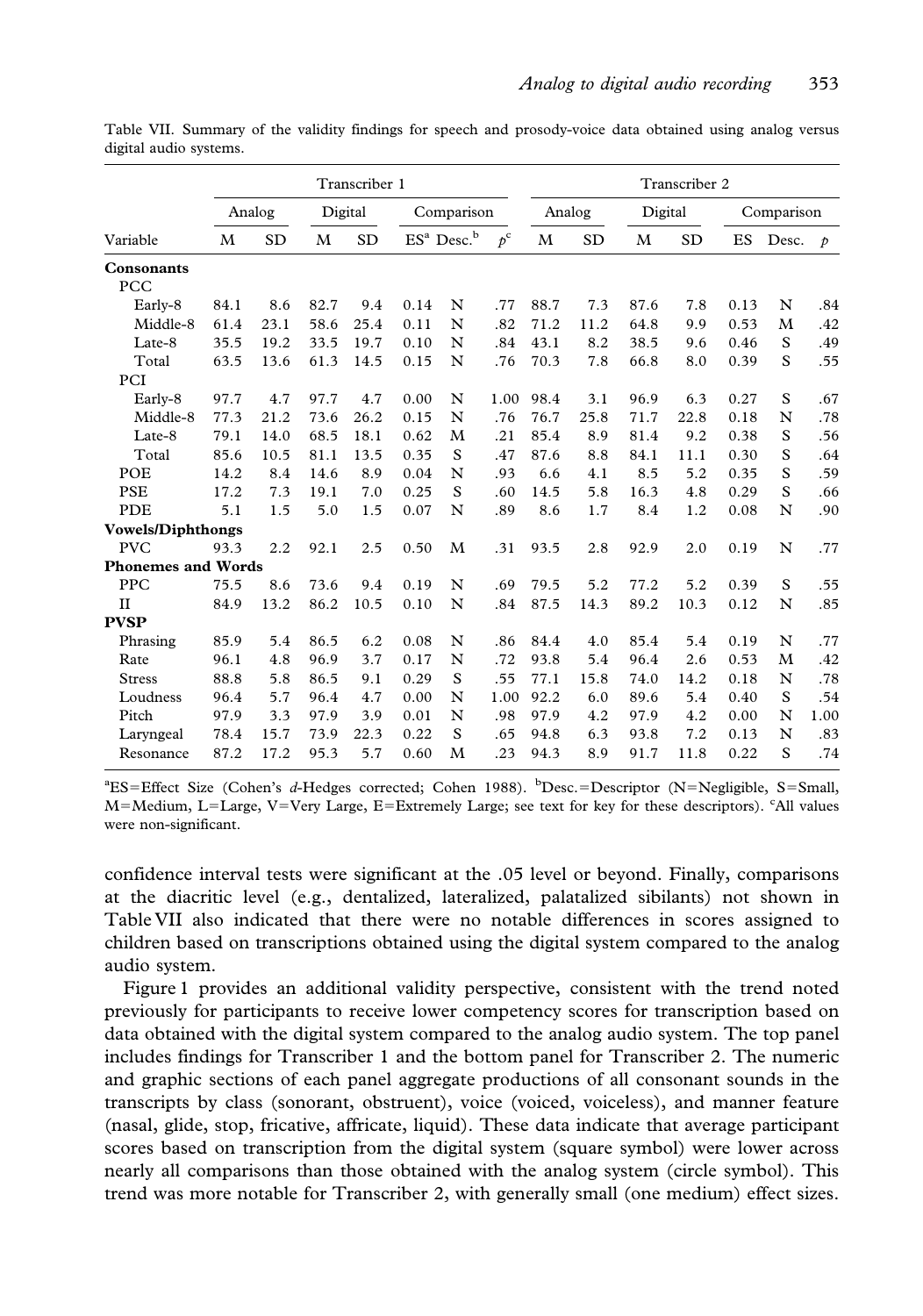## Transcribers' observations on signal quality and operational efficiencies

In addition to the quantitative data just reviewed, the research design included qualitative reports on transcribers' perceptions of the signal qualities and operational efficiencies of the digital system compared to the audio system. Table VIII is a summary of their comments, with



Figure 1. Sample validity findings for transcription outcomes based on data obtained with the digital (square) and analog (circle) audio systems for Transcriber 1 (top panel) and Transcriber 2 (bottom panel).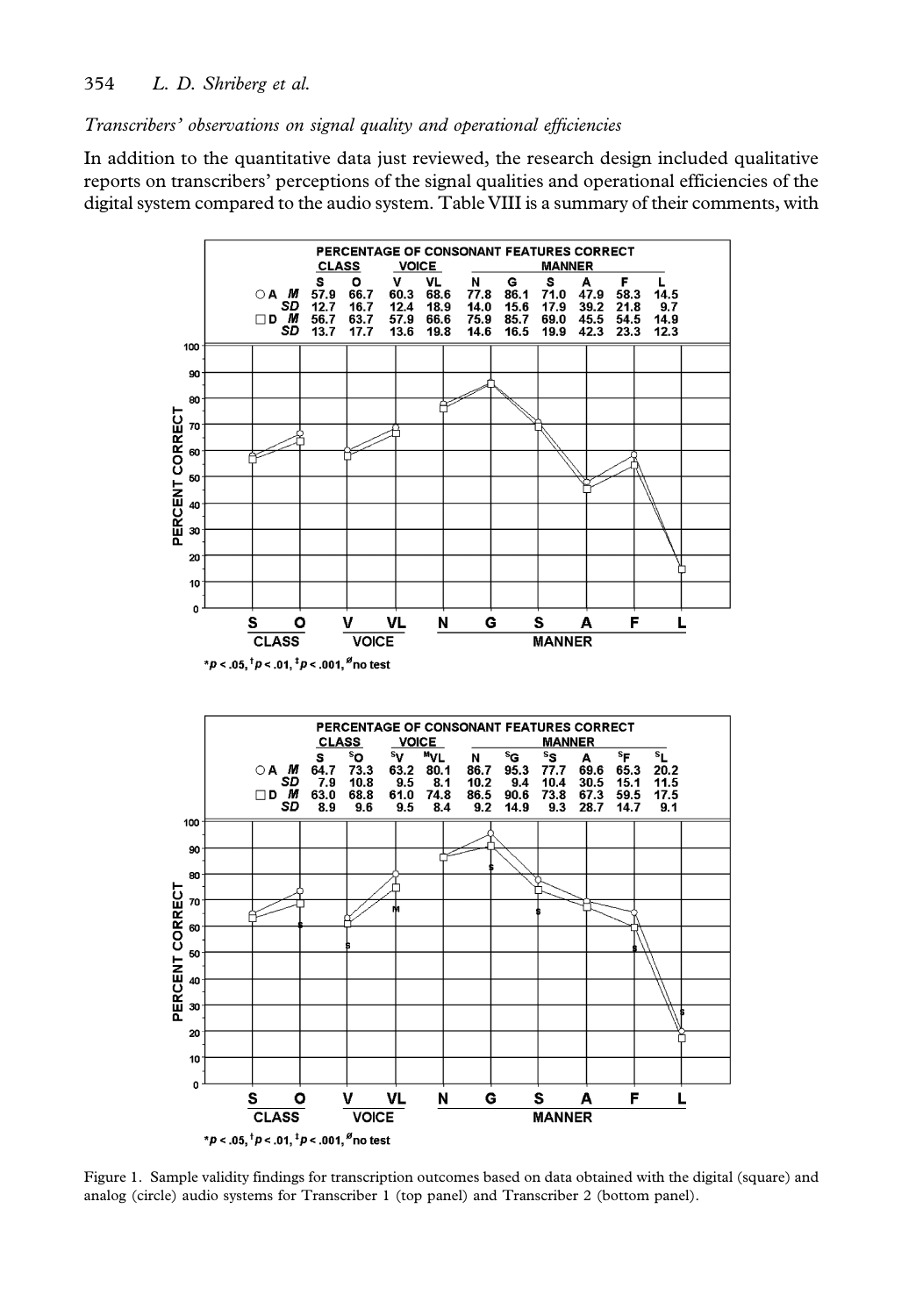Table VIII. Transcribers' anecdotal observations on the strengths and weaknesses of the two audio systems.

| <b>Observations on Signal Quality</b>                                                                                                                                                                                                                                                                                                                        | Analog | <b>Digital</b> |
|--------------------------------------------------------------------------------------------------------------------------------------------------------------------------------------------------------------------------------------------------------------------------------------------------------------------------------------------------------------|--------|----------------|
| Could hear some things more clearly on digital system but would need to listen to<br>the same sample on each system side by side to confirm this impression                                                                                                                                                                                                  |        | $^{(+)}$       |
| When the original audio was "muffled," quiet, or not clear, it was degraded on both<br>the analog and digital systems. Still, I was able to hear some things more clearly in<br>the digital system.                                                                                                                                                          |        | $+$            |
| I felt more confident transcribing using the digital system because the sound quality<br>was generally better than that from the analog system. The signal seemed less<br>distorted, and I was better able to hear fricative distortions, voicing changes, and<br>the presence (or absence) of word final consonants, which are typically brief<br>and weak. |        | $+$            |
| There seemed to be fewer times when I used the "benefit of the doubt" rule<br>using the digital system. For example, I was more likely to perceive a dentalized<br>/s/ without second guessing myself.                                                                                                                                                       |        | $+$            |
| <b>Observations on Operational Features</b>                                                                                                                                                                                                                                                                                                                  |        |                |
| The tapes had to be rewound, fast-forwarded, and played at regular speeds to<br>find the conversational speech sample among the other speech tasks in the<br>assessment protocol.                                                                                                                                                                            | $(-)$  |                |
| One tape was "eaten" by the analog system and it took me 20 minutes to repair<br>the tape. After repair, the tape was still a little wrinkled and frayed, and that<br>section did not play well.                                                                                                                                                             |        |                |
| The disc drive was sometimes noisy (humming, rattling) when the disc was spinning<br>in the drive. But once loaded, the disc could be removed from the drive so that<br>this noise was not a problem during glossing, transcription, and coding.                                                                                                             |        | $(-)$          |
| I felt less confident judging appropriate resonance using the digital system<br>compared to the analog system.                                                                                                                                                                                                                                               |        |                |
| It took anywhere from 30 seconds to almost 2 minutes to open a way file in the<br>digital system.                                                                                                                                                                                                                                                            |        |                |

<sup>a</sup>The "benefit of the doubt" convention is used when a transcriber is in doubt about the transcription. The convention is to transcribe all such occurrences as correct.

plus  $($ "+") and minus  $($ "-") signs used to indicate a perceived strength or limitation of each system, with the signs for qualified or conditional observations placed within parentheses.

Based on a simple tally of the number and type of observations for each system, transcribers appeared to favor the digital system for glossing, transcription, and prosodyvoice coding. In comparison to the analog system, the digital system was perceived as having a higher quality signal and more efficient operational features. It is important to note another efficiency feature associated with the digital system that transcribers did not comment on until after the study. Transcribers reported that, in comparison to the analog system, the digital system allowed them to find the speech sample much more easily and rapidly among other recorded tasks in the assessment protocol.

#### Summary and conclusions

Several methodological constraints limiting generalizations from this small-scale study have been noted in the subsection discussions. Primary needs to address in larger studies include (a) greater number of transcribers reflecting different levels of training, (b) greater numbers and variability of speech samples, including those from speakers with more severe prosodyvoice involvement, (c) increased time intervals between listening series, and (d) increased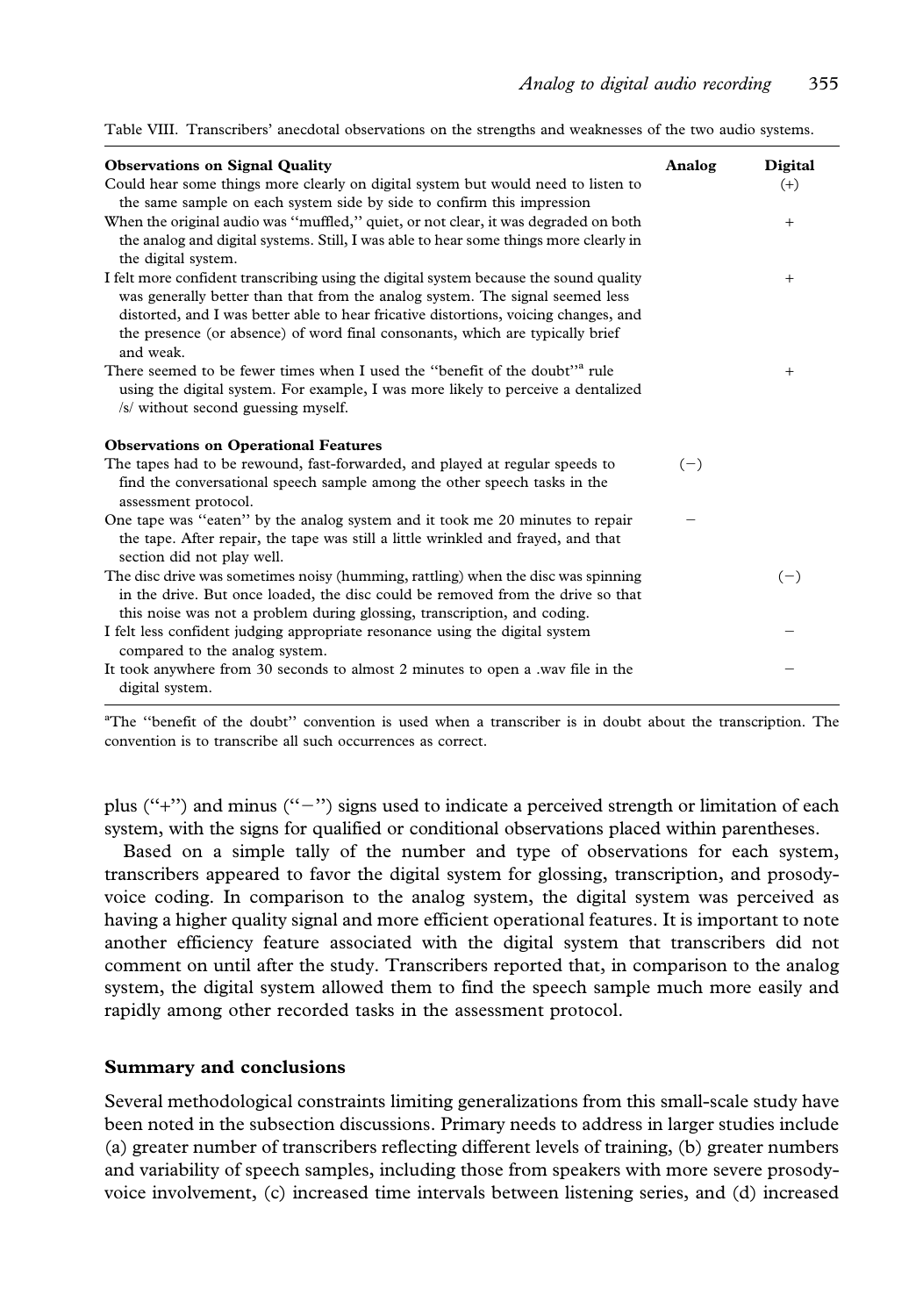comparisons among alternative types of analog and digital recording and playback systems (e.g., monaural versus stereo configurations, alternative microphones, alternative earphones). Until data from such cross-validation and extension studies become available, we suggest that the findings from the present study support the following conclusions and recommendations.

First, as indicated in Table VIII, both transcribers appeared to prefer digital playback systems of the type described in this report to the type of analog playback device used for the past several decades in the clinic and laboratory. At least for speech signals, digital systems appear to have better signal fidelity (currently, there is heated debate on analog/ digital sound quality issues among music aficionados) as well as many operational efficiencies. A study series currently in progress in our laboratory is assessing additional variables, using a laptop system for both audio playback and on-line transcript entry and transcript analysis. For readers interested in more information on this topic, Chial (2003) has assembled a technical report that includes guidelines on transitioning to digital technology for recording, storing, and playback of speech tasks for the purposes of perceptual and acoustic analyses. This technical report can be downloaded at http:// www.waisman.wisc.edu/phonology/TREP13.PDF.

Second, the data from this study suggest that there may be some differences associated with transcription using digital systems that might affect standardization. Although the concurrent validity data suggested that group-level outcomes were generally not significantly different, the signal quality differences cited by the transcribers and several of the glossing and reliability findings suggest the need for caution at the level of individual samples when interpreting clinical and research data obtained with digital compared to extant analog audio recording and playback systems. Until larger-scale studies identify and quantify potentially important differences associated with each system, including perspeaker contrasts in addition to grouped data, it would seem prudent to include control groups assessed using digital systems in every study requiring a critical comparison of digital samples to reference data. In clinical and research contexts, speech-language pathologists could assess possibly relevant local speech differences (e.g., dialectal) using analog/digital comparisons similar to those used in the present study. Optimally sensitive studies might compare findings from the most difficult tokens presented to listeners in live voice, analog, and digital signal conditions.

Finally, as concluded in most methodological studies of phonetic transcription and prosody-voice coding, auditory-perceptual approaches appear to have limits on reliability that may be unacceptable for certain clinical and research needs. Although not directly tested in the present study, even high quality digital recording and playback systems lack the information on speech events that is needed to maximize the validity and reliability of narrow phonetic transcription. As in other areas of communicative disorders, transcription systems that include simultaneous displays of signal properties (e.g., wave forms, spectrograms) provide substantial assistance in identifying specific speech errors and differences. Such acoustic-aided systems are currently available, although transcripts derived from these instruments also require comparative research study relative to standardization issues.

## Acknowledgements

We thank the following research assistants in Pittsburgh and Madison for their important contributions to this study: Mitzi Ahn, Denise Balason, Jill Brady, Stacey Carr, Catherine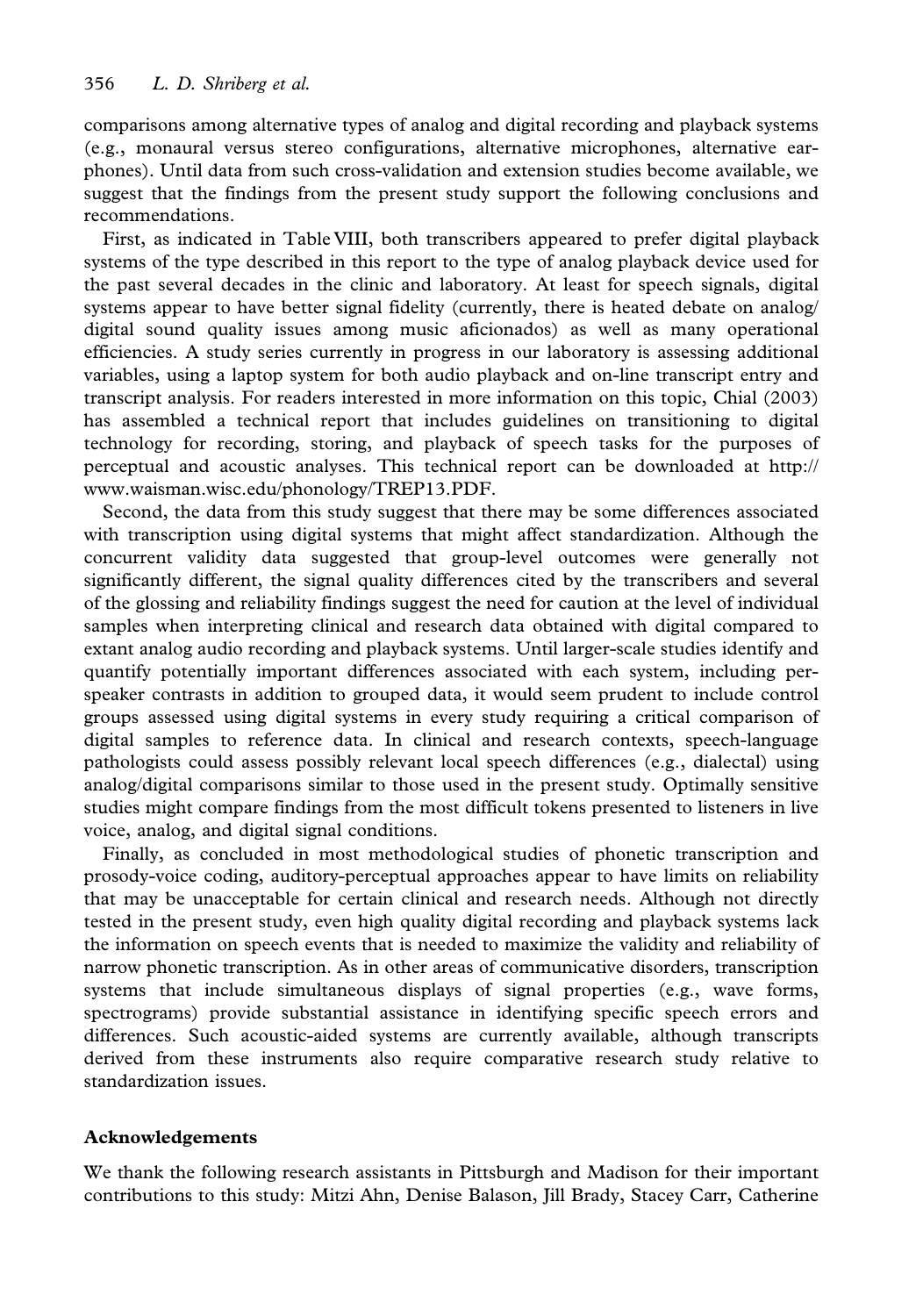Coffey, Stephanie Nixon, and Alison Scheer. Special thanks to Christie Tilkens for her assistance with transcription and prosody-voice coding. This research was supported by collaborative grants from the National Institute on Deafness and Other Communicative Disorders, NIDCD DC00496 and NIDCD DC00822.

#### References

- Bamattre, R. (1995). How two small hospitals moved from analog to digital transcription. *Journal of the American* Health Information Management Association, 66, 48–49.
- Beukelman, D. (2000). Recording, refining, transferring, and storing audio samples using Apple Macintosh computer technology. Retrieved 22 February, 2005, available at: http://aac-rerc.com/archive\_aac-rerc/pages/ wtpapers.html
- Bunta, F., Ingram, K., & Ingram, D. (2003). Bridging the digital divide: Aspects of computerized data collection and analysis for language professionals. Clinical Linguistics and Phonetics, 17, 217–240.
- Chial, M. R. (2003). Suggestions for computer-based audio recording of speech samples for perceptual and acoustic analyses (Tech. Rep. No. 13). Phonology Project, Waisman Center, University of Wisconsin– Madison. Retrieved 22 February, 2005, available at: http://www.waisman.wisc.edu/phonology/TREP13.PDF

Cohen, J. (1988). Statistical Power Analysis for the Behavioral Sciences. Hillsdale, NJ: Lawrence Erlbaum.

- Doherty, E. T., & Shipp, T. (1988). Tape recorder effects on jitter and shimmer extraction. *Journal of Speech and* Hearing Research, 31, 485–490.
- Evans, J. L., & Miller, J. (1999). Language sample analysis in the 21st century. Seminars in Speech and Language, 20, 101–116.
- Farinella, K., DeLeo, J., Metz, D. E., Schiavetti, N., & Whitehead, R. L. (1998). Influence of analog versus digital recordings on speech naturalness judgments. Contemporary Issues in Communication Science and Disorders, 25, 49–53.
- Hedges, L., & Olkin, I. (1985). Statistical Methods for Meta-Analysis (pp. 75-106). New York: Academic Press.
- Hopkins, W. G. (2003). A new view of statistics. Retrieved 22 February, 2005, available at: http:// www.sportsci.org/resource/stats/effect.html
- Ladefoged, P. (2003). Phonetic Data Analysis: An Introduction to Fieldwork and Instrumental Techniques. Malden, MA: Blackwell.
- Long, S. H. (1999). Technology applications in the assessment of children's language. Seminars in Speech and Language, 20, 117–132.
- MacWhinney, B. (2005). Talkbank: Digital Audio Guide. Retrieved 22 February, 2005, available at: http:// talkbank.org/da/
- McSweeny, J. L., & Shriberg, L. D. (1995). Segmental and suprasegmental transcription reliability (Tech. Rep. No. 2). Phonology Project, Waisman Center, University of Wisconsin–Madison. Retrieved 22 February, 2005, available at: http://www.waisman.wisc.edu/phonology/TREP02.PDF
- Perry, C. K., Ingrisano, D. R. S., & Blair, W. B. (1996). The influence of recording systems on jitter and shimmer estimates. American Journal of Speech-Language Pathology, 5, 86-90.
- Plichta, B. (2002). Best practices in the acquisition, processing and analysis of acoustic speech signals. Eleventh International Conference on Methods in Dialectology, Joensuu, Finland. Retrieved 22 February, 2005, available at: http://www.historicalvoices.org/flint/extras/Audio-technology.pdf
- Shriberg, L. D. (1986). PEPPER: Programs to Examine Phonetic and Phonologic Evaluation Records. Hillsdale, NJ: Lawrence Erlbaum.
- Shriberg, L. D. (1993). Four new speech and prosody-voice measures for genetics research and other studies in developmental phonological disorders. Journal of Speech and Hearing Research, 36, 105-140.
- Shriberg, L. D., Allen, C. T., McSweeny, J. L., & Wilson, D. L. (2001). PEPPER: Programs to Examine Phonetic and Phonologic Evaluation Records, computer software. Madison, WI: Waisman Center Research Computing Facility, University of Wisconsin–Madison.
- Shriberg, L. D., Austin, D., Lewis, B. A., McSweeny, J. L., & Wilson, D. L. (1997a). The Percentage of Consonants Correct (PCC) metric: Extensions and reliability data. Journal of Speech, Language, and Hearing Research, 40, 708–722.
- Shriberg, L. D., Austin, D., Lewis, B. A., McSweeny, J. L., & Wilson, D. L. (1997b). The Speech Disorders Classification System (SDCS): Extensions and lifespan reference data. Journal of Speech, Language, and Hearing Research, 40, 723–740.
- Shriberg, L. D., & Kent, R. D. (2003). Clinical Phonetics, third edition. Boston, MA: Allyn & Bacon.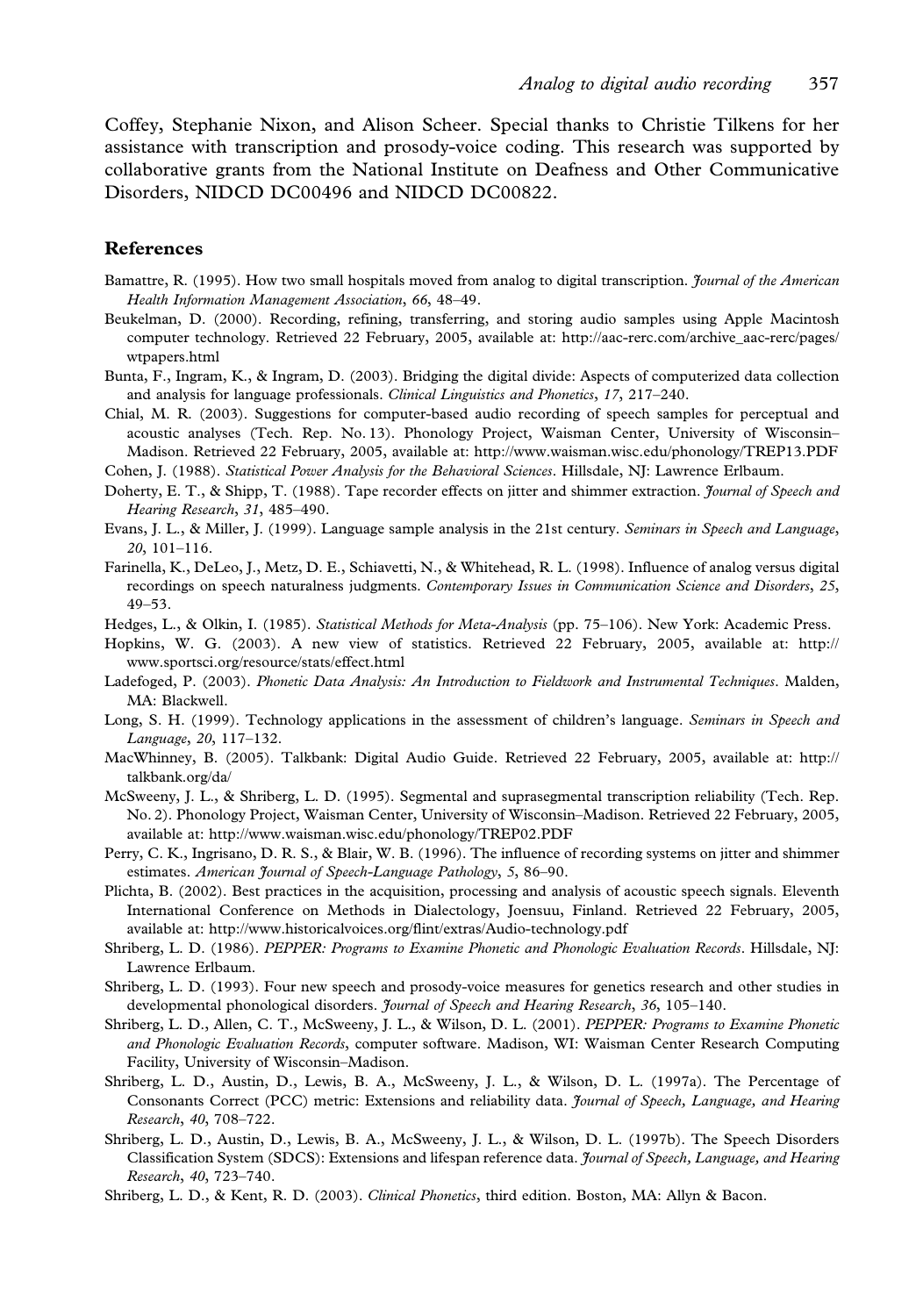- Shriberg, L. D., & Kwiatkowski, J. (1980). Natural Process Analysis: A Procedure for Phonological Analysis of Continuous Speech Samples. New York: Macmillan.
- Shriberg, L. D., & Kwiatkowski, J. (1994). Developmental phonological disorders I: A clinical profile. Journal of Speech and Hearing Research, 37, 1100–1126.
- Shriberg, L. D., Kwiatkowski, J., & Rasmussen, C. (1990). The Prosody-Voice Screening Profile. Tucson, AZ: Communication Skill Builders.
- Shriberg, L. D., & Lof, G. L. (1991). Reliability studies in broad and narrow phonetic transcription. Clinical Linguistics and Phonetics, 5, 225–279.
- Titze, I. R., Horii, Y., & Scherer, R. C. (1987). Some technical considerations in voice perturbation measurements. Journal of Speech and Hearing Research, 30, 252–260.
- Weston, A. D., & Shriberg, L. D. (1992). Contextual and linguistic correlates of intelligibility in children with developmental phonological disorders. Journal of Speech and Hearing Research, 35, 1316-1332.
- Wolfe, V., Martin, D., Borton, T., & Youngblood, H. C. (2003). The effect of clinical experience on cue trading for the /r-w/ contrast. American Journal of Speech-Language Pathology, 12, 221-228.
- Zafar, A., Overhage, J. M., & McDonald, C. J. (1999). Continuous speech recognition for clinicians. Journal of the American Medical Informatics Association, 6, 195–204.

#### Appendix

Description of the recording and playback devices used in this study.

#### Recording

Conversational speech samples were recorded using a Shure omnidirectional UHF Wireless microphone system (Model UI-UA), with mouth-to-microphone distance monitored at approximately 6 inches. The audio signal was routed from the body-pack transmitter to the dual channel diversity receiver of the Shure system and to a Mackie 1202-VLZ Pro 12-channel mixer. Signal amplitudes were adjusted at the beginning of the session for maximum gain without distortion and were not subsequently changed. The output from the Mackie mixer fed a TEAC GX-1 integrated recorder. The TEAC was used to digitally record the conversational speech samples (.dat files) on a Sony SDX1-25C 170m Advanced Intelligent Tape (AIT) recorder.

Of the eight conversational samples used in the present study, three were digitized at a sampling rate of 20 kHz and five at 50 kHz, both with 16 bits of amplitude resolution (quantization factor). The monaural acoustic waveform was monitored using a Dataq Instruments DI-700 USB data acquisition system and WinDaq/Lite waveform acquisition software. The .dat files were subsequently converted to .wav files using GX View software. The eight files for the present study were then copied onto a CD-R using Prassi Primo DVD 2.0 software. For the present study, the acoustic signal was also transmitted from the systems described above to a Marantz PMD 502 stereo cassette recorder, where it was recorded on Maxell Professional Communicator Series C60-Low Noise/High Output analog cassette tapes. Prior to each recording, the signal on the Marantz recorder was adjusted for optimum gain without distortion and not subsequently changed.

#### Playback

Analog system. The analog playback system was a Dictaphone Thought Master 2250 transcriber, one of several 280 and 2250 machines in the Thought Master series used by the Madison group in prior reported studies of child speech sound disorders. Technical specifications listed in the manual for these rugged playback devices include a frequency